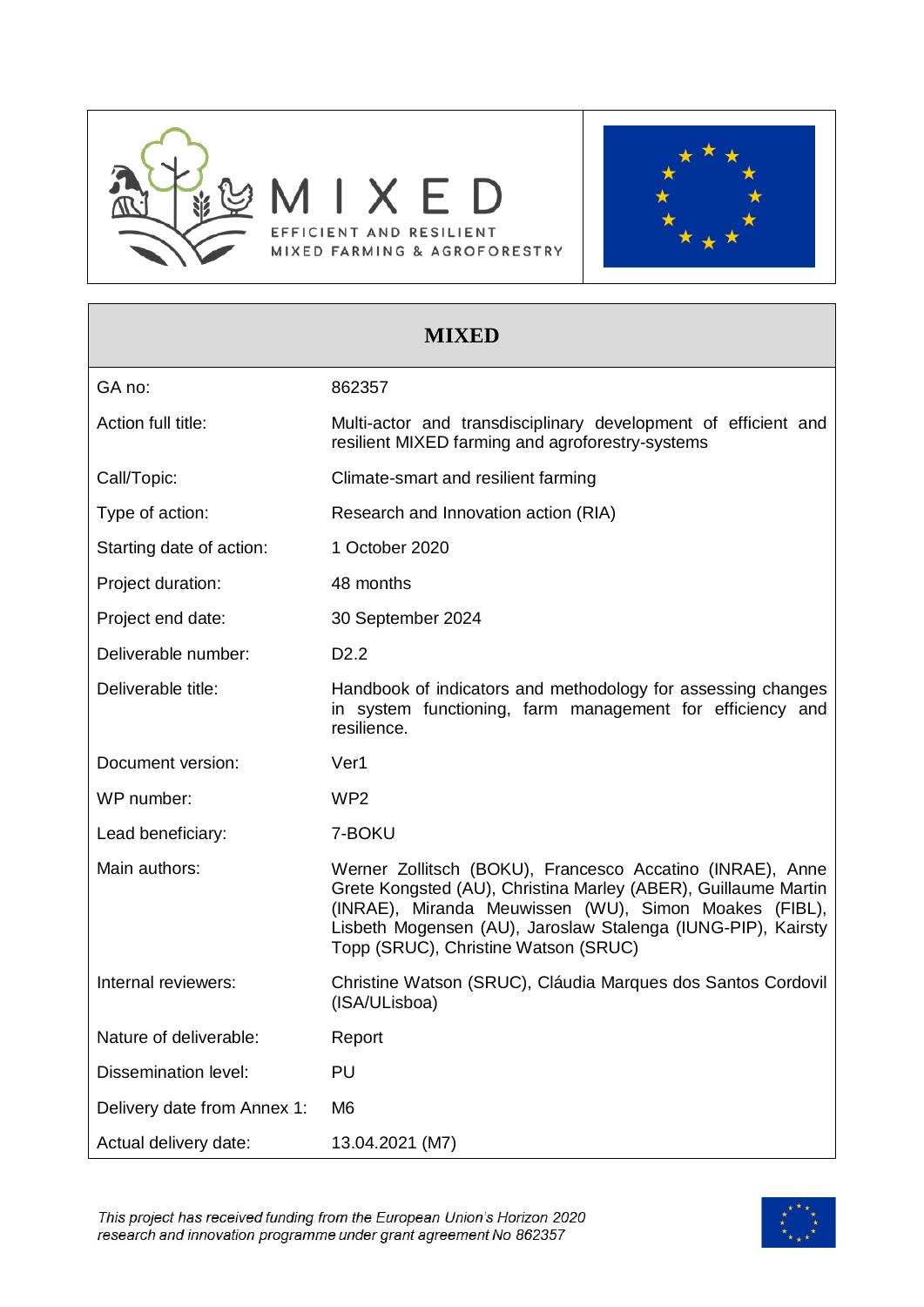### **Executive Summary**

*The aim of Task 2.2 was to collect and discuss indicators of resilience and efficiency at the farm level. These indicators were to be compiled in this handbook for use in Task 2.3 and for work in several other work packages.* 

*In an iterative process, a list of indicators and data collection points were defined, which contain basic agronomic and environmental indicators, and indicators developed to measure integration from the point of view of the farming system. Indicators are both qualitative and quantitative and should be interpreted as summary measures which combine different types of information. If data needed for the calculation of indicators will not be available at farm level, complementary data will be taken from data bases.*

*The indicators and data collection points described herein address soil, crop, livestock, environmental impacts, economics, social aspects, the position of farmers in respective value chains, efficiency and resilience of MIFAS.*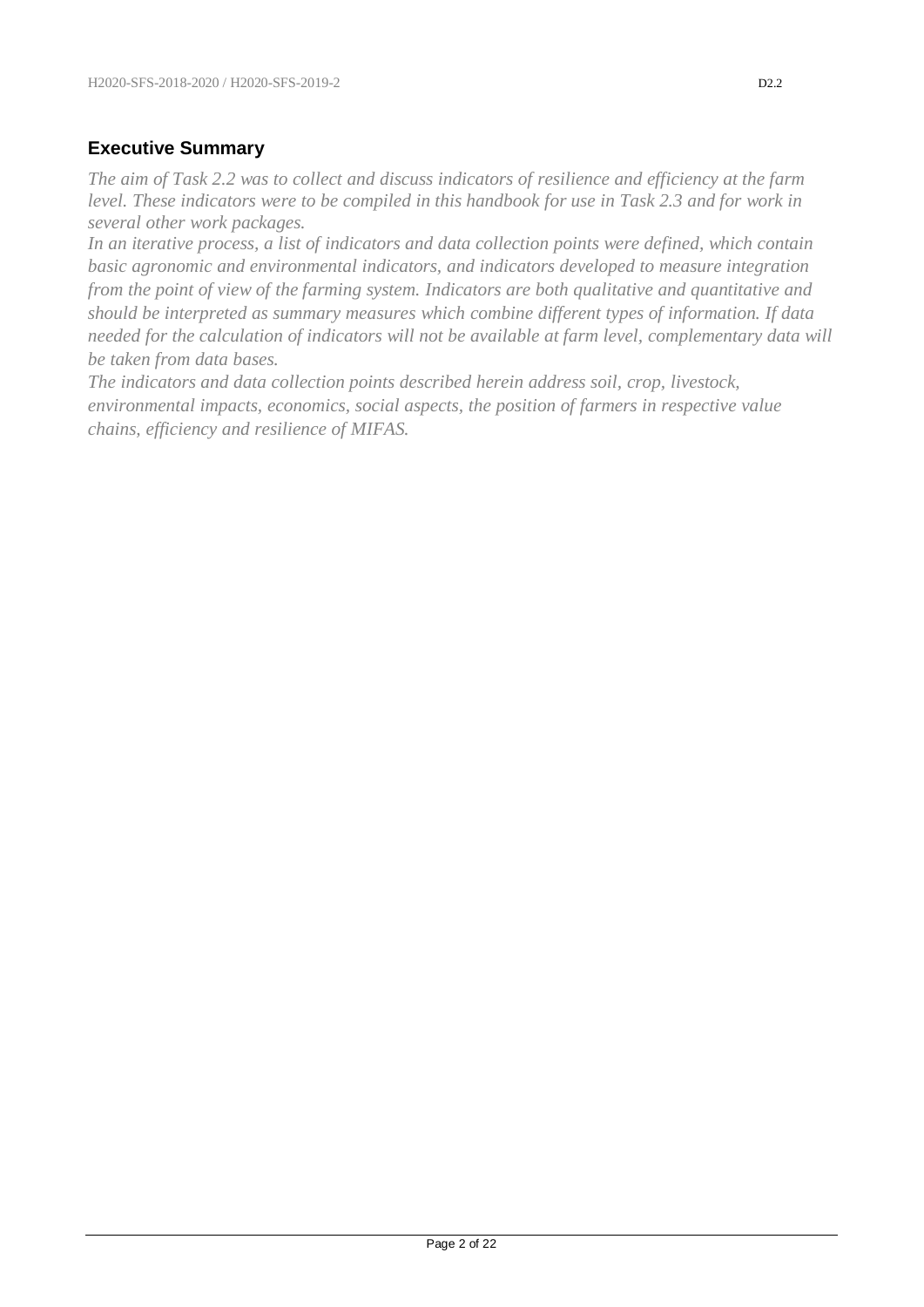### **Abbreviations**

| AU           | Annual Family workforce Unit             |
|--------------|------------------------------------------|
| AWU          | Annual Workforce Unit                    |
| CDI          | <b>Crop Diversity Index</b>              |
| D            | Deliverable                              |
| DМ           | Dry Matter                               |
| ЕC           | <b>European Commission</b>               |
| GDPR         | General Data Protection Regulation       |
| GE           | Gross Energy                             |
| GIS          | Geographic(al) Information System        |
| LU           | Livestock Unit                           |
| <b>MIFAS</b> | Mixed Farming and Agroforestry System(s) |
| ΝE           | Net Energy                               |
| <b>NRE</b>   | Non-Renewable Energy                     |
| <b>UAA</b>   | Utilised Agricultural Area               |
| WP           | Work Package                             |
|              |                                          |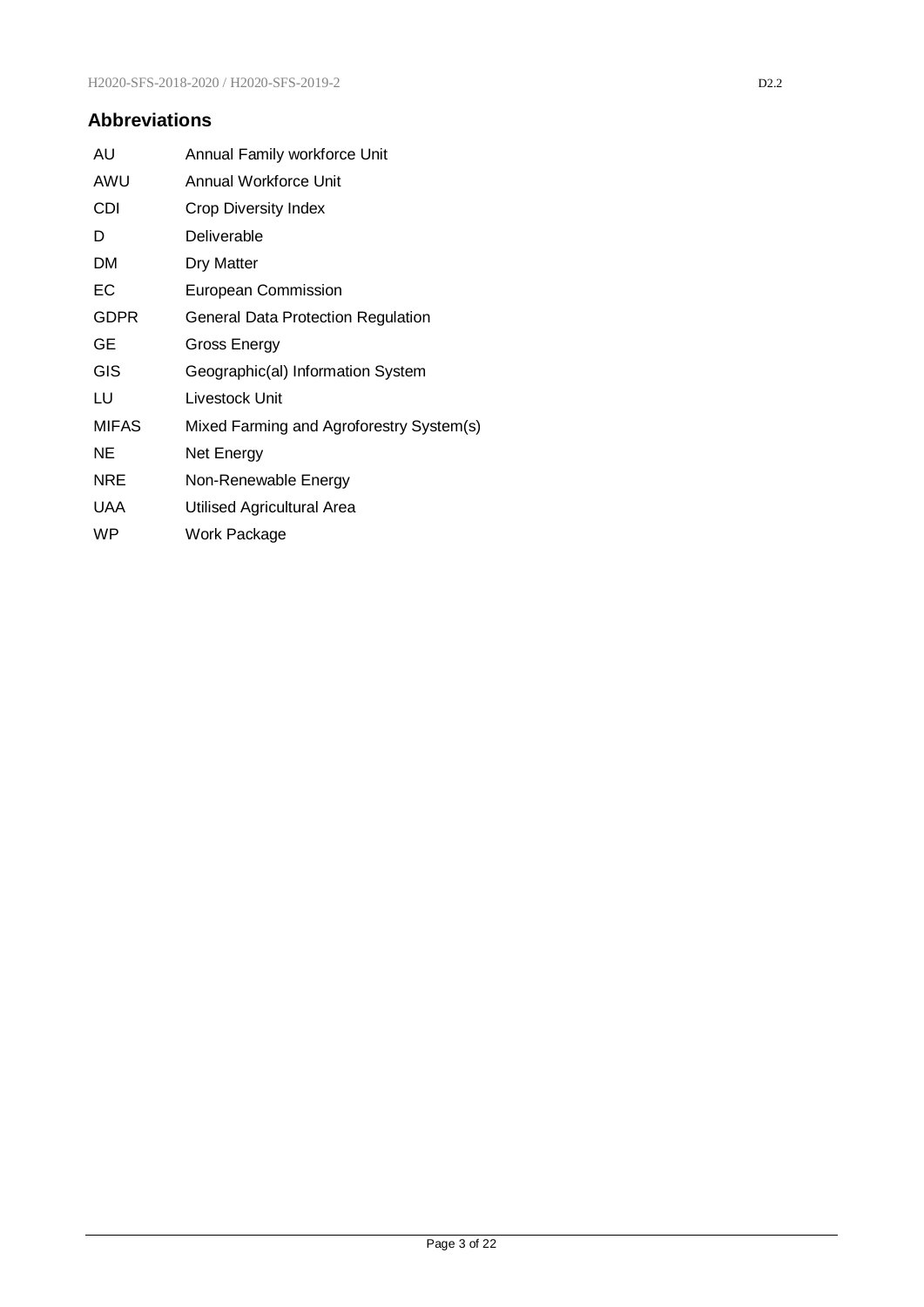### **Contents**

| 1              |               |  |
|----------------|---------------|--|
| $\overline{2}$ |               |  |
|                | 2.1           |  |
|                | $2.2^{\circ}$ |  |
|                | 2.3           |  |
|                | 2.4           |  |
|                | 2.5           |  |
|                | 2.6           |  |
|                | 2.7           |  |
|                | 2.8           |  |
|                | 2.9           |  |
| 3              |               |  |

### **List of Tables**

| Table 1. Indicators for soil characteristics and soil data needed at farm (MIFAS) level  6 |  |
|--------------------------------------------------------------------------------------------|--|
| Table 2. Indicators for characteristics and data needed from crop production               |  |
| Table 3. Indicators for characteristics and data needed from livestock production          |  |
| Table 4. Indicators for environmental impacts and data needed at farm (MIFAS) level  12    |  |
| Table 5. Indicators for economic performance and data needed at farm (MIFAS) level  14     |  |
| Table 6. Indicators for social aspects and data needed at farm (MIFAS) level  15           |  |
| Table 7. Indicators for farm position in value chain and data needed                       |  |
|                                                                                            |  |
|                                                                                            |  |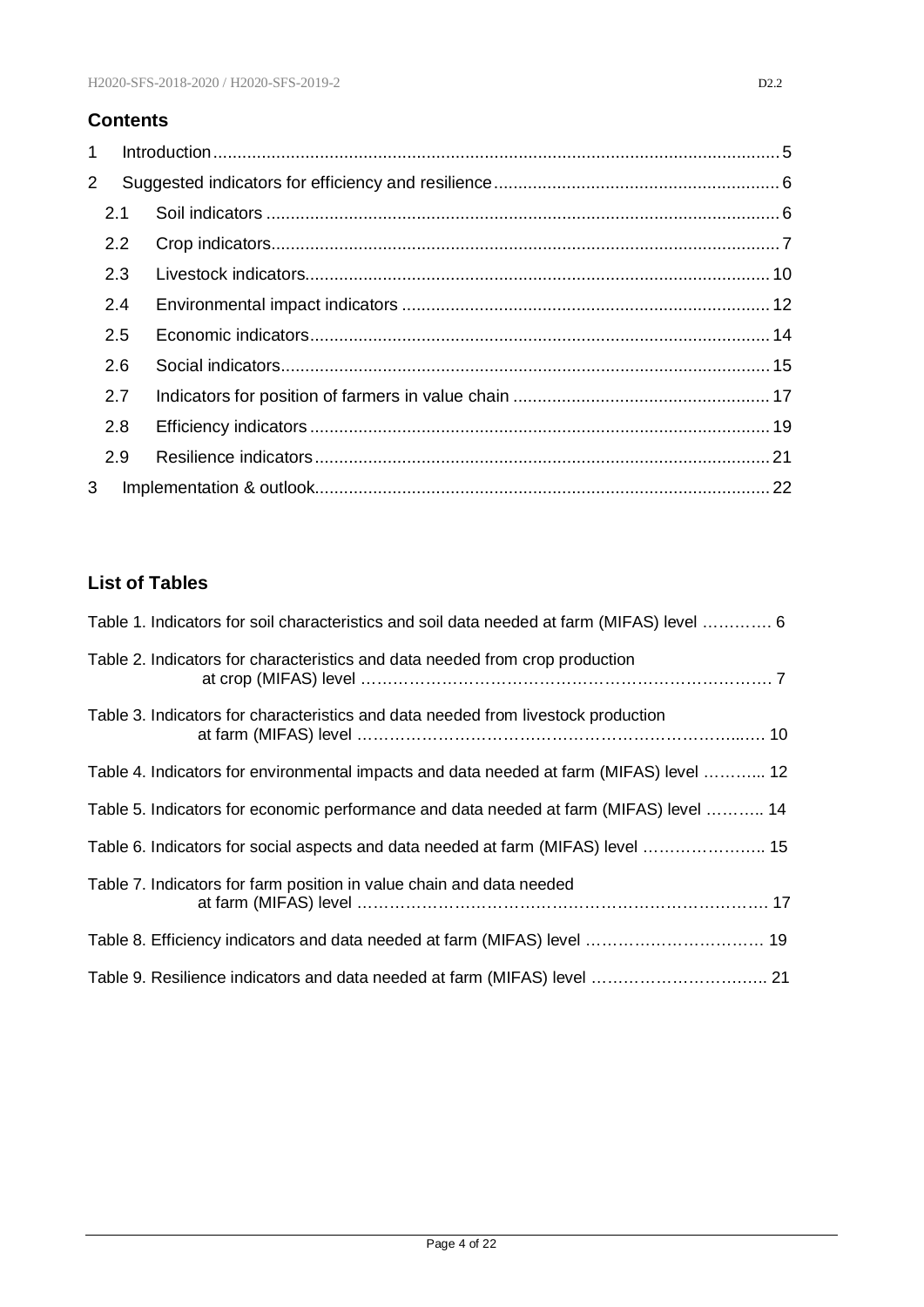# <span id="page-4-0"></span>**1 Introduction**

The aim of Task 2.2 (Work package 2, *Co-design and evaluation of farm systems for efficiency and resilience*) was to collect and discuss indicators of resilience and efficiency at the farm level. The indicators agreed on by the partners involved were to be compiled in this handbook for use in Task 2.3 (mainly 2.3a, *Farm management data collection and collation*) and 2.4 (*Field testing strategies for increased integration*).

After collecting a first list of indicators among the authors, this was discussed and refined in several rounds both inside WP2 and with the leaders and other partners responsible for project activities related to the calculation of indicators in other WPs. In an iterative process, the indicators initially suggested, were prioritized according to

- i) their relevance for efficiency and resilience of MIFAS and
- ii) the needs of project partners.

We additionally tried to include the perspective of network coordinators and farmers about indicators by asking the following questions:

- i) Will data be available for indicator calculation (i.e. will farmers have access to this type of information or will it be possible within the available resources to collect the data in the course of the project)?
- ii) Will network coordinators and/or farmers be interested in the information provided with the assessed indicators?
- iii) What can the network/coordinators/farmers use this type of information for (benchmarking, development of MIFAS, etc.)?

Thereby the list of indicators was finalized to what is presented here. The list of indicators includes basic agronomic and environmental indicators, and indicators developed to measure integration from the point of view of the farming system. Indicators are both qualitative and quantitative and should be interpreted as summary measures which combine different types of information. Not all data needed for the calculation of indicators will be available at farm level and it is accepted it may not be available for all farms. In this case, farm data will be complemented by data available in standard data bases. Information from data bases will be selected by persons who have a sound knowledge of the respective MIFAS or farming system and the regional conditions which will be important in determining the representativity of data taken from data bases.

In the process of identifying indicators, several indicators were suggested which address actors in the value chain other than farmers and their sphere of activity. Some of these indicators are not included in this handbook, for others the information necessary for their calculation may not be available in sufficient quality at the farm level. This has to be taken into account when planning and implementing the actual data collection process.

The selected indicators are presented in Chapter 2 and in sub-chapters which mirror the aspects addressed in a MIFAS context.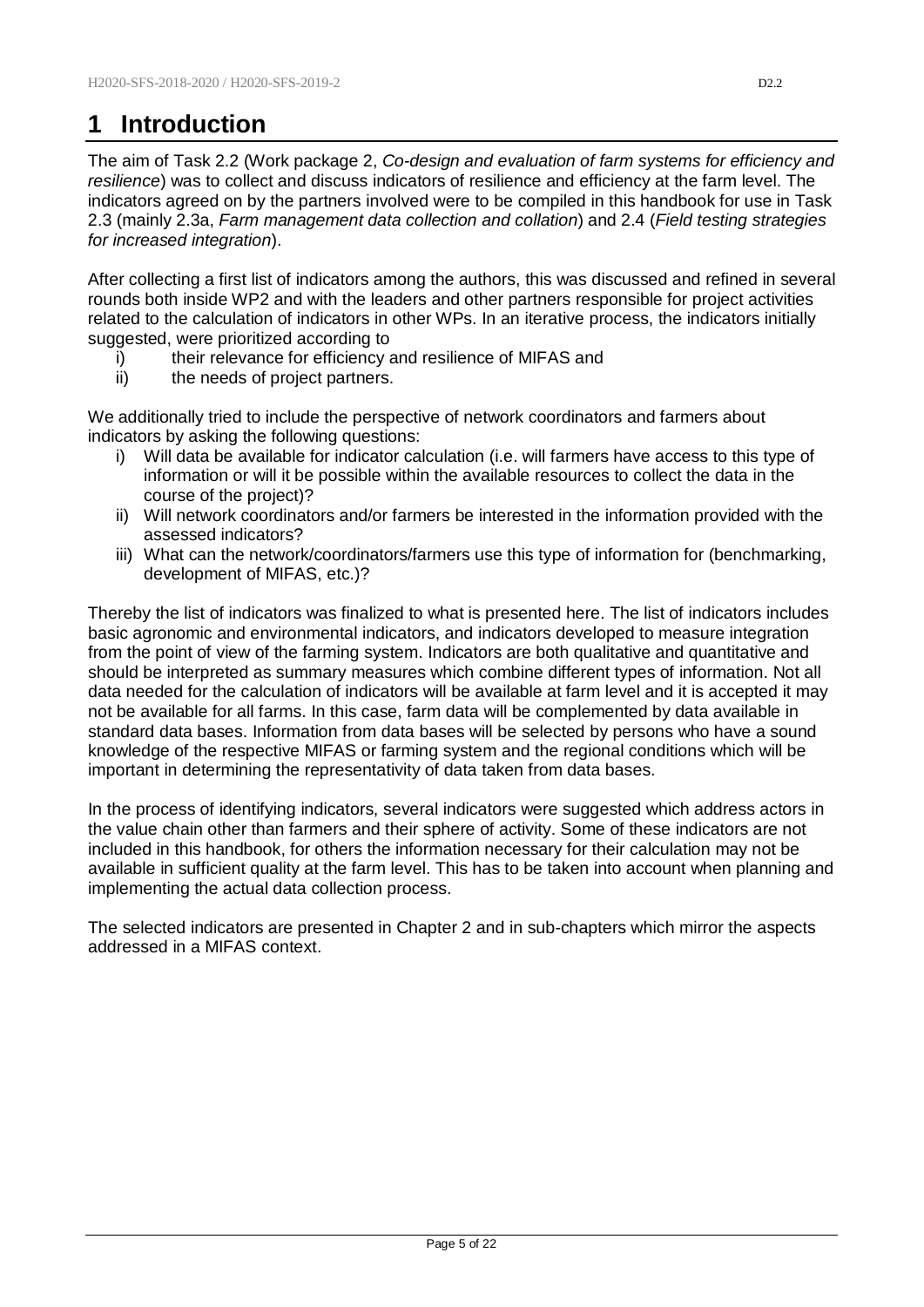# <span id="page-5-0"></span>**2 Suggested indicators for efficiency and resilience**

The following sub-chapters contain i) the indicators which are suggested for characterising efficiency and resilience of MIFAS at farm level and ii) the farm data to be collected for the calculation of the indicators. Both data and indicators shall address the MIFAS level; however, in cases where the MIFAS is one component integrated within the overall farm, it may be not meaningful to differentiate between MIFAS and farm level. In such cases, data will be collected at, and indicators will address, the farm level.

It is suggested that the indicators and hence the data they are based on should represent the respective traits over a time period of about 3 years in order to avoid a bias due to, e.g., particularly dry or wet, cold or warm years, etc. In many cases data will not be available for a sequence of several years. In such cases it is suggested that data is collected for a particular year, but the representativity of that collected data for the MIFAS is discussed and confirmed with farmers, network coordinators or scientists familiar with the respective MIFAS or farming system in the region.

The indicators and farm data connected to them will be structured according to the different elements of MIFAS (e.g., soil, crop, livestock, economics, etc.), which will be covered in different sub-chapters.

To allow for a quick and broad overview of the MIFAS (farm) type and as a start on the process of collecting information, the MIFAS (farm) should be first characterised by the following two categories:

- Farm type according to relative share of income from products (in the order from highest to lowest); e.g. dairy – lambs – wheat.
- <span id="page-5-1"></span>• Proportion of UAA owned vs. rented

### **2.1 Soil indicators**

Table 1 contains a list of suggested indicators for MIFAS-relevant soil characteristics and the data these are based on.

| No.            | <b>Indicator</b>          | <b>Unit</b> | Data to be collected                                            | <b>Comments</b>                                                                                                                              |
|----------------|---------------------------|-------------|-----------------------------------------------------------------|----------------------------------------------------------------------------------------------------------------------------------------------|
| 1              | Total nitrogen            | mg/kg       | N content (DUMAS or<br>Kjeldahl)                                |                                                                                                                                              |
| 2              | Organic matter content    | %           | Loss on ignition                                                | Calculated from<br>organic C                                                                                                                 |
| 3              | Available nitrogen supply | %           | Potentially mineralizable N                                     |                                                                                                                                              |
| 4              | Soil texture              | categorical | Type of soil (estimated);<br>from FAO soil maps and<br>database | Proportion of sand,<br>silt and clay to be<br>derived by expert<br>depending on soil<br>type                                                 |
| 5              | Soil erosion risks        | % UAA       | Total UAA, ha; fallow soil<br>during winter, ha                 |                                                                                                                                              |
| 6              | Farm slope angle          | degree      | Average slope of farmland                                       |                                                                                                                                              |
| $\overline{7}$ | Soil pH                   |             | $pH$ , $H_2O$                                                   | If $<$ 5, it may be<br>necessary to<br>calculate AI and<br>other metals<br>contents.<br>pH correction to be<br>calculated when<br>applicable |
| 8              | Mn content                | mg/kg       | Mn content                                                      | When pH <5                                                                                                                                   |

Table 2. Indicators for soil characteristics and soil data needed at farm (MIFAS) level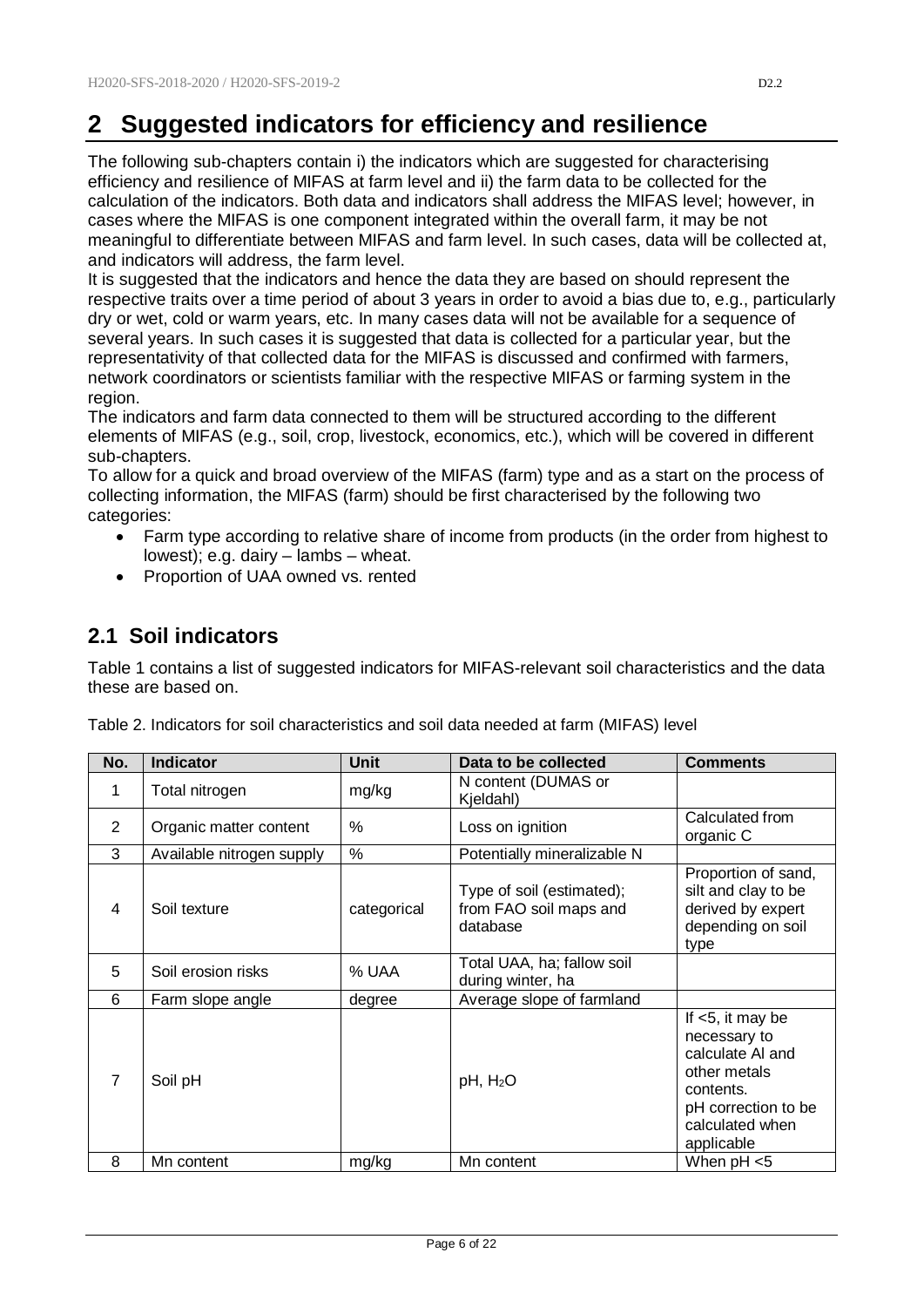## <span id="page-6-0"></span>**2.2 Crop indicators**

Table 2 contains a list of suggested indicators for MIFAS-relevant crop (including grassland) characteristics and the data these are based on.

| No.            | Indicator               | <b>Unit</b>           | Data to be collected                                                                               | <b>Comments</b>                                                                                                                                                               |
|----------------|-------------------------|-----------------------|----------------------------------------------------------------------------------------------------|-------------------------------------------------------------------------------------------------------------------------------------------------------------------------------|
| 1              | Nutrient recommendation | kg/ha per<br>nutrient | Total nutrition needs for the<br>crop, according to local<br>standard recommendations<br>available | Per crop type                                                                                                                                                                 |
| $\overline{2}$ | Mineral N input         | kg/ha                 | Total UAA and by crop, ha; kg<br>mineral N applied & type of<br>fertilizer                         | $#$ = to be collected<br>for each type of crop                                                                                                                                |
| 3              | Organic N input         | kg/ha                 | Total UAA and by crop, ha;<br>tonnes or $m^3$ of slurry/manure                                     | $#$ = to be collected<br>for each type of<br>crop;<br>separately for on<br>farm and imported<br>organic N input;<br>kg organic N applied<br>calculated from<br>collected data |
| 4              | <b>Total N input</b>    | kg/ha                 | none; sum of above                                                                                 |                                                                                                                                                                               |
| 5              | Mineral P input         | kg/ha                 | Total UAA and by crop, ha; kg<br>mineral P applied & type of<br>fertilizer                         | $# =$ to be collected<br>for each type of crop                                                                                                                                |
| 6              | Organic P input         | kg/ha                 | Total UAA and by crop, ha;<br>tonnes or $m^3$ of slurry/manure                                     | $#$ = to be collected<br>for each type of<br>crop;<br>separately for on<br>farm and imported<br>organic P input;<br>kg organic P applied<br>calculated from<br>collected data |
| $\overline{7}$ | Total P input           | kg/ha                 | none; sum of above                                                                                 |                                                                                                                                                                               |
| 8              | Mineral K input         | kg/ha                 | Total UAA, ha; kg mineral K<br>applied & type of fertilizer                                        | $#$ = to be collected<br>for each type of crop                                                                                                                                |
| 9              | Organic K input         | kg/ha                 | Total UAA, ha; tonnes or $m3$<br>of slurry/manure                                                  | $#$ = to be collected<br>for each type of<br>crop;<br>separately for on<br>farm and imported<br>organic K input;<br>kg organic K applied<br>calculated from<br>collected data |
| 10             | Total K input           | kg/ha                 | none; sum of above                                                                                 |                                                                                                                                                                               |
| 11             | Agrochemical use        | kg per year           | Type (active ingredient rather<br>than product name) and<br>quantity used                          | Specify per<br>pesticide, fungicide,<br>etc. if feasible                                                                                                                      |
| 12             | Irrigation              | yes / no              | If yes, quantity used per year                                                                     |                                                                                                                                                                               |
| 13             | Irrigation type         | categorical           | Type of irrigation device used                                                                     | Drip, sprinkler, pivot,<br>etc                                                                                                                                                |
| 14             | Output crop #           | kg DM/ha              | UAA cultivated with crop #,<br>ha; crop yield, kg                                                  | $#$ = to be collected<br>for each type of crop                                                                                                                                |

Table 2. Indicators for characteristics and data needed from crop production at crop (MIFAS) level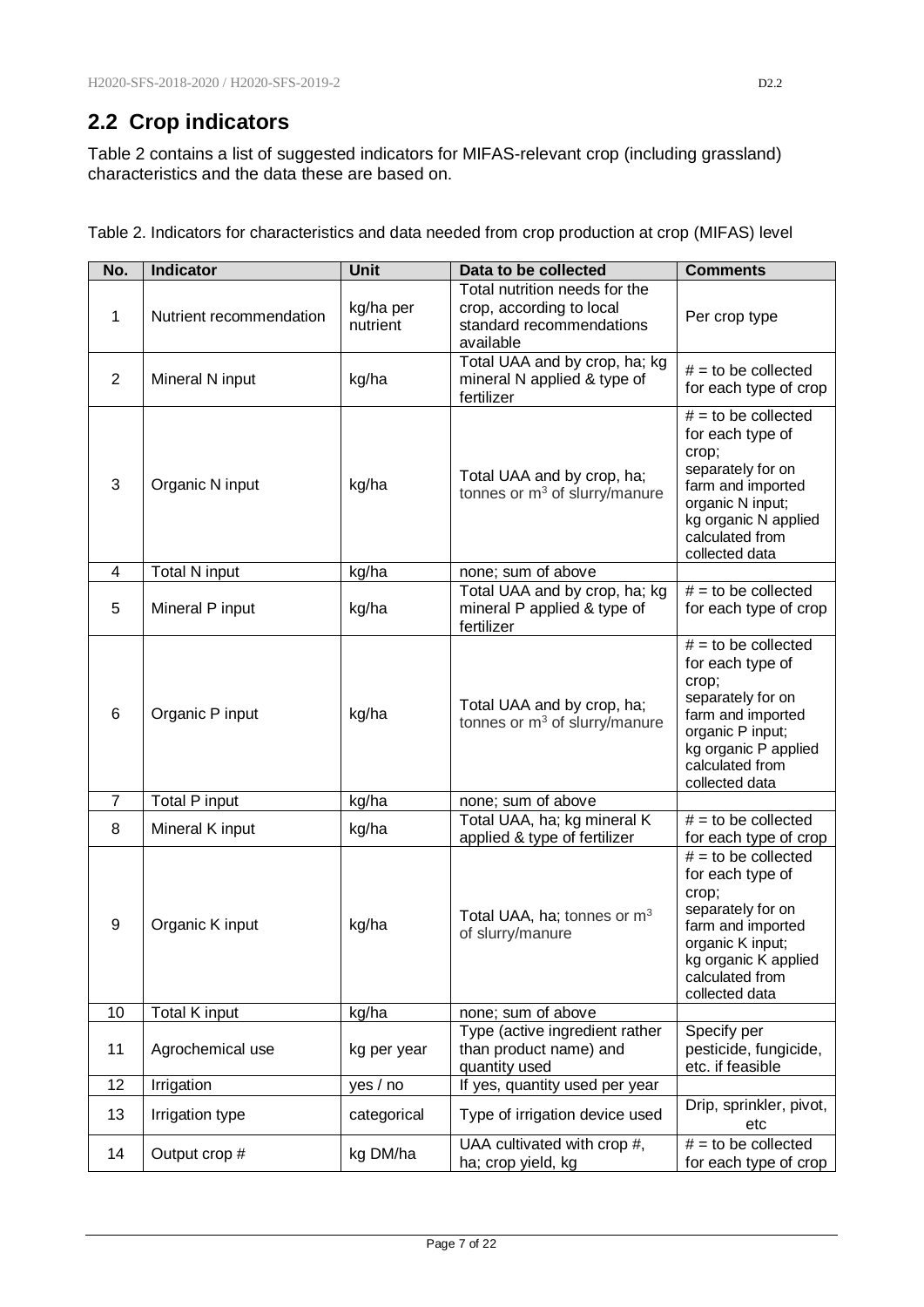#### Table 2 (contd.). Indicators for characteristics and data needed from crop production at farm (MIFAS) level

| No. | <b>Indicator</b>                                                           | Unit                       | Data to be collected                                                                                                                                                      | <b>Comments</b>                                                                                                                                                                                             |
|-----|----------------------------------------------------------------------------|----------------------------|---------------------------------------------------------------------------------------------------------------------------------------------------------------------------|-------------------------------------------------------------------------------------------------------------------------------------------------------------------------------------------------------------|
| 15  | Output by-product A                                                        | kg DM/ha                   | UAA cultivated with crop #, ha;<br>yield of by-product A, kg                                                                                                              | $#$ = to be collected for<br>each type of crop; by-<br>product including<br>cultural residues                                                                                                               |
| 16  | N-output crop #                                                            | kg N/ha                    | None (yield from above; N-<br>content to be taken from<br>database)                                                                                                       | to be repeated for P-,<br>K- and energy-<br>outputs                                                                                                                                                         |
| 17  | N-output by-product A                                                      | kg N/ha                    | None (yield from above; N-<br>content to be taken from<br>database)                                                                                                       | to be repeated for P-,<br>K- and energy-<br>outputs                                                                                                                                                         |
| 18  | N-output by-product B                                                      | kg N/ha                    | None (yield from above; N-<br>content to be taken from<br>database)                                                                                                       | to be repeated for P-,<br>K- and energy-<br>outputs                                                                                                                                                         |
| 19  | Total output crop (by-<br>product) # to livestock                          | kg DM/LU                   | yield crop (by-product) # to<br>which type of livestock; LU                                                                                                               |                                                                                                                                                                                                             |
| 20  | Total N-output crop (by-<br>product) # to livestock                        | kg N/LU                    | yield & N-content crop (by-<br>product) # to which type of<br>livestock; LU                                                                                               | N-content taken from<br>database; to be<br>repeated for P-, K-<br>and energy-outputs                                                                                                                        |
| 21  | N-balance of crop<br>production                                            | t/ha                       | calculated from above (N<br>applied, t; N harvested, t; UAA<br>for crop production, ha)                                                                                   |                                                                                                                                                                                                             |
| 22  | Share of land with legume<br>crops and mixtures<br>containing legume crops | ha/ha                      | Total UAA and by crop, ha;<br>UAA with legumes, ha; in case<br>of mixtures with legumes:<br>proportion of legumes in plant<br>communities (from 0 to 1)                   | % legumes within<br>e.g. extensive,<br>intensive permanent<br>grassland or<br>temporary grasslands                                                                                                          |
| 23  | Share of land with<br>permanent grassland                                  | ha/ha                      | Total UAA, ha; UAA with<br>permanent grassland, ha;<br>intensity of land use (1=low,<br>2=moderate, 3=high intensity;<br>grazing intensity included)                      | Permanent grassland<br>is grassland<br>persisting for more<br>than 5 years                                                                                                                                  |
| 24  | Number of harvests                                                         | n/year                     | Number of cuts                                                                                                                                                            | Per type of grassland<br>(as above)                                                                                                                                                                         |
| 26  | Use of stubble                                                             | ha                         | Stubble grazing Y/N, duration<br>and intensity of grazing                                                                                                                 | When applicable<br>estimate N exported<br>versus N left                                                                                                                                                     |
| 27  | Share of land with non-<br>permanent meadows                               | ha/ha                      | Total UAA, ha; UAA with non-<br>permanent meadows, ha;<br>intensity of land use (1=low,<br>2=moderate, 3=high intensity;<br>grazing intensity included)                   |                                                                                                                                                                                                             |
| 28  | Number of harvests                                                         | n/year                     | Number of cuts                                                                                                                                                            |                                                                                                                                                                                                             |
| 29  | Crop Management                                                            | qualitative<br>description | Description of soil cultivation &<br>crop management processes<br>(e.g., ploughing, no tillage,<br>fertiliser application,<br>intercropping, use of cover<br>crops, etc.) | Description shall<br>allow to avoid<br>questions on fuel<br>(diesel) usage etc.; to<br>be specified for most<br>important crops.<br>Differentiation into<br>different process<br>steps may be<br>necessary. |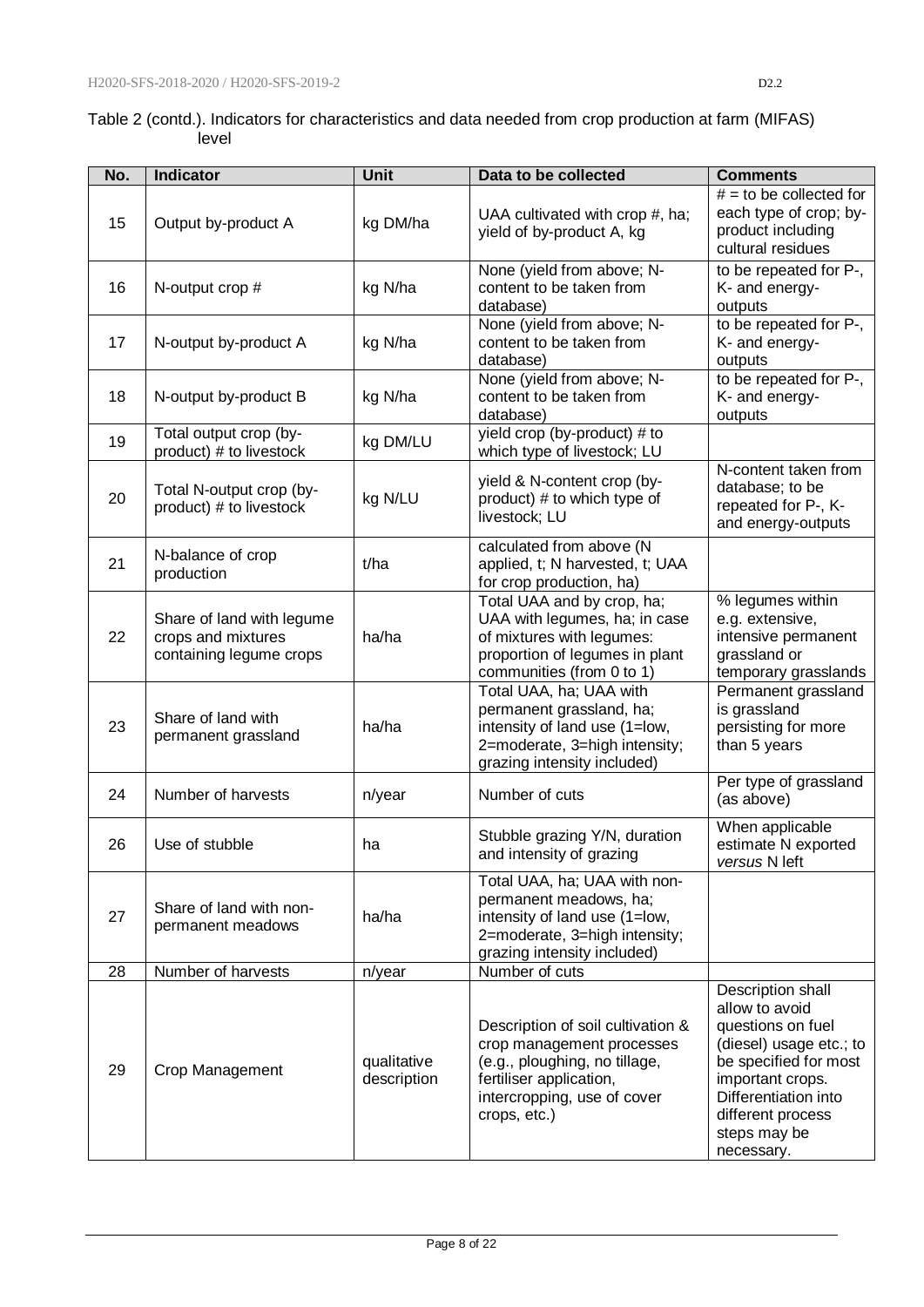|       | Table 2 (contd.). Indicators for characteristics and data needed from crop production at farm (MIFAS) |  |
|-------|-------------------------------------------------------------------------------------------------------|--|
| level |                                                                                                       |  |

| No. | <b>Indicator</b>                            | Unit           | Data to be collected                                                                                                | <b>Comments</b>                                                                                                      |
|-----|---------------------------------------------|----------------|---------------------------------------------------------------------------------------------------------------------|----------------------------------------------------------------------------------------------------------------------|
| 30  | Soil Organic Matter<br><b>Balance</b>       | t/ha           | UAA cultivated with all crops,<br>ha; manure and slurry<br>application                                              | Need to know if<br>straw is removed, or<br>e.g. deliberate low<br>stocking rate of<br>grassland (residue<br>forming) |
| 31  | <b>Crop Diversity Index</b>                 | $0 - 1$        | UAA cultivated with all crops;<br>$CDI = \sum Pi^2$ ; where, $Pi = UAA$<br>of particular crop/ total UAA<br>(in ha) |                                                                                                                      |
| 32  | Productive trees per ha                     | number         | Number of fruit/nut trees per<br>ha of crop or grassland<br>(differentiate)                                         |                                                                                                                      |
| 33  | Average biomass/size of<br>an average tree  | m <sup>3</sup> | Average biomass/size of an<br>average tree; or: type,<br>estimated diameter and height<br>of tree                   |                                                                                                                      |
| 34  | Years of growth/tree and<br>replacement age | years          | Years of growth/tree and<br>replacement age                                                                         |                                                                                                                      |
| 35  | Yield of trees                              | t/ha           | Yield of different tree types<br>(primary fruit/nuts, secondary<br>- wood?)                                         |                                                                                                                      |
| 36  | Further additional<br>(marginal) products   | kg             | e.g. cork, mushrooms, acorns,<br>asparagus, etc.                                                                    | If applicable and if<br>products are sold or<br>processed                                                            |
| 37  | Specific ecosystem<br>services              | categorical    | Tourism or any other<br>(immaterial) services                                                                       | If applicable                                                                                                        |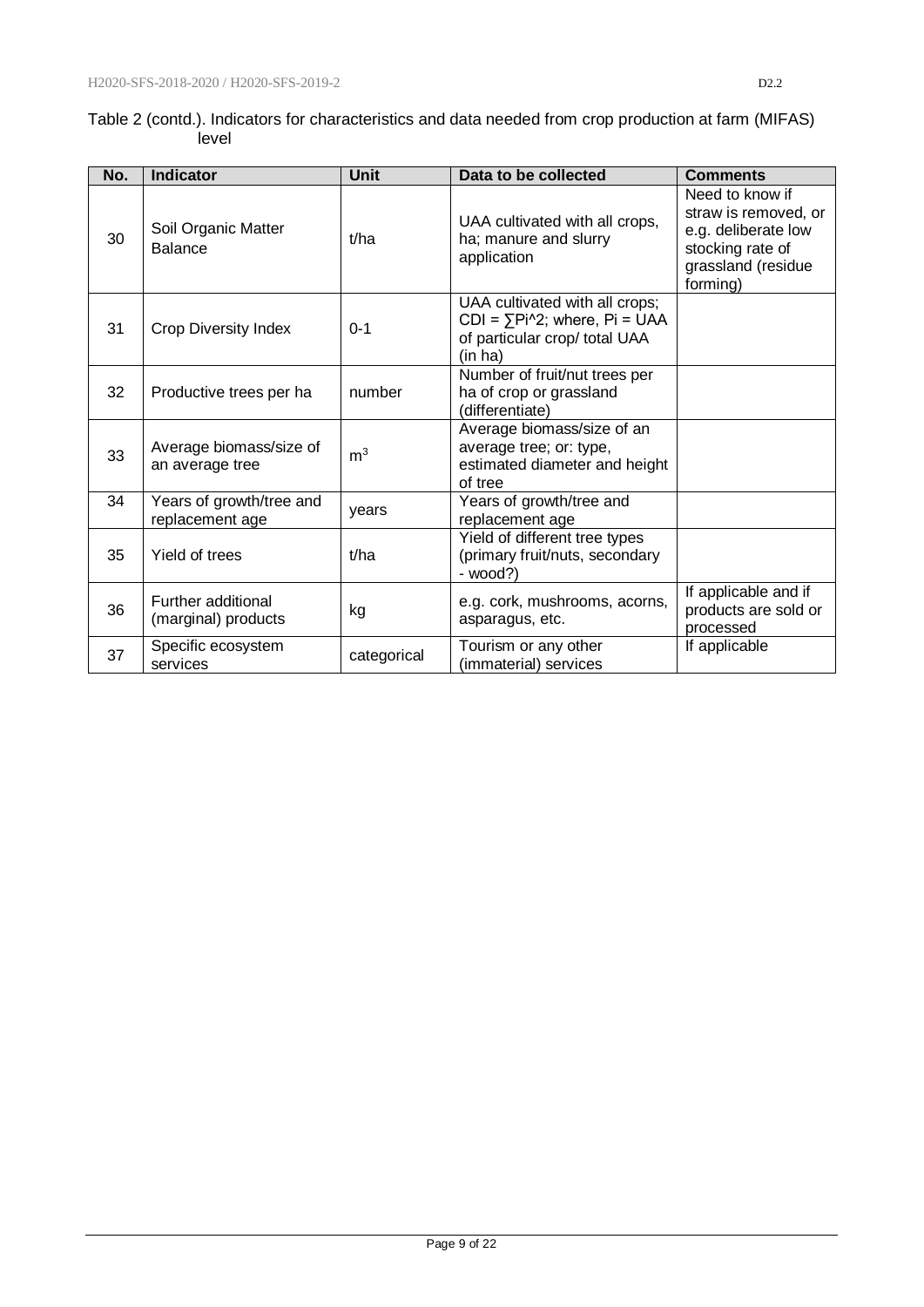### <span id="page-9-0"></span>**2.3 Livestock indicators**

Table 3 contains a list of suggested indicators for MIFAS-relevant characteristics of livestock production and the data these are based on.

|  | Table 3. Indicators for characteristics and data needed from livestock production at farm (MIFAS) level |  |  |  |
|--|---------------------------------------------------------------------------------------------------------|--|--|--|
|--|---------------------------------------------------------------------------------------------------------|--|--|--|

| No.            | <b>Indicator</b>                                               | Unit                  | Data to be collected                                                                                                                                                                                       | <b>Comments</b>                                                                                               |
|----------------|----------------------------------------------------------------|-----------------------|------------------------------------------------------------------------------------------------------------------------------------------------------------------------------------------------------------|---------------------------------------------------------------------------------------------------------------|
| 1              | Output livestock category<br>#                                 | kg, litres            | Number of livestock #, n and<br>LU; yield of product (milk,<br>eggs, age and live weight or<br>growth rate of animals<br>intended for slaughter, or sold<br>for breeding or other<br>purposes, wool, etc.) | $#$ = to be collected<br>for each livestock<br>category and type of<br>product                                |
| $\overline{2}$ | N-, P-, K-output livestock<br>category #                       | kg N, P, K            | Number of livestock #, n and<br>LU; yield & N-, P-, K-content<br>of product (to be collected for<br>all products; non-primary<br>products eventually from data<br>bases)                                   | $#$ = to be collected<br>for each livestock<br>category and type of<br>product; similar for<br>energy-outputs |
| 3              | Compound feed imported                                         | t                     | Amount and composition of<br>compound feed imported;<br>content of DM; N, P, K from<br>data bases                                                                                                          |                                                                                                               |
| 4              | Compound feed produced<br>on farm                              | $\mathfrak t$         | quantity collected under<br>"crops"; DM-, N-, P-, K-<br>content                                                                                                                                            |                                                                                                               |
| 5              | Forage imported                                                | t                     | Amount and composition of<br>forage imported; content of<br>DM, N, P, K                                                                                                                                    |                                                                                                               |
| 6              | Forage produced on farm                                        | t                     | quantity collected under<br>"crops"; DM-, N-, P-, K-<br>content                                                                                                                                            | Can also be<br>estimated from<br>livestock numbers<br>and production as a<br>cross-check                      |
| $\overline{7}$ | Feed self-sufficiency (DM)                                     | t/t                   | Amount of feed grown on<br>farm, t DM; amount of feed<br>required, t DM; calculated<br>from other data                                                                                                     |                                                                                                               |
| 8              | Feed self-sufficiency (N)                                      | t/t                   | Amount of N in feed grown on<br>farm, t DM; amount of N in<br>feed required, t DM;<br>calculated from other data                                                                                           |                                                                                                               |
| 9              | Share of feed coming<br>from permanent grassland<br>(DM basis) | t/t                   | Amount of feed from<br>permanent grassland, t DM;<br>total amount of feed input into<br>livestock, t DM; calculated<br>from other data                                                                     |                                                                                                               |
| 10             | Land available to livestock<br>per livestock unit              | ha/LU                 | <b>Total UAA for livestock</b><br>(including feed production),<br>ha; number of livestock #, n<br>and LU                                                                                                   |                                                                                                               |
| 11             | Breed type                                                     | categorical           | Specialised, dual purpose?                                                                                                                                                                                 |                                                                                                               |
| 12             | Longevity & Replacement<br>rates (and mortality)               | years or<br>cycles; % | Duration of time or production<br>cycles which animals typically<br>spend in the herd (flock);<br>proportion of animals replaced<br>per year                                                               |                                                                                                               |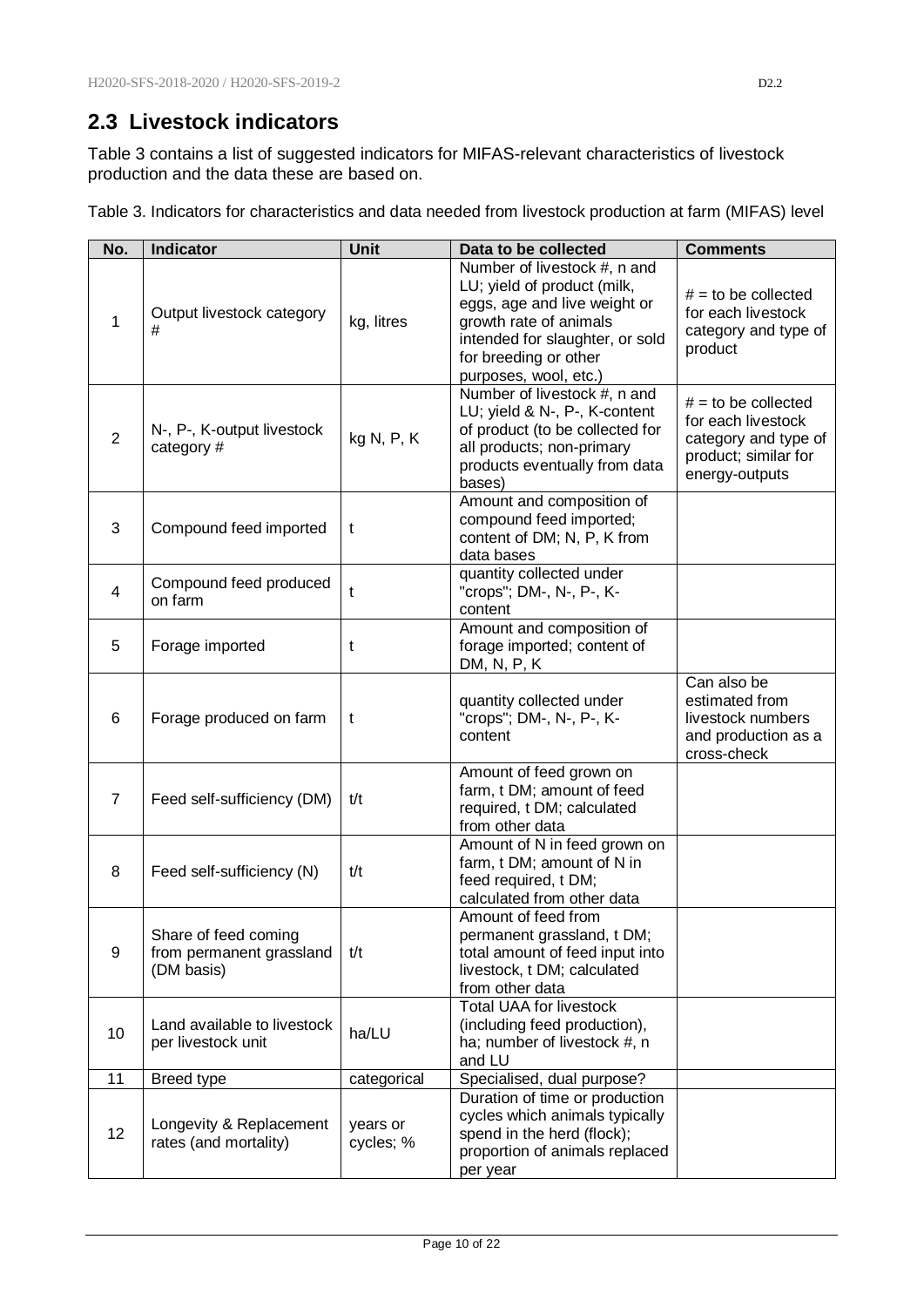| No. | <b>Indicator</b>        | <b>Unit</b>  | Data to be collected                                          | <b>Comments</b> |
|-----|-------------------------|--------------|---------------------------------------------------------------|-----------------|
| 13  | Purchased livestock     | number, age, | Type, number, age, weight of                                  |                 |
|     |                         | weight       | purchased animals                                             |                 |
|     |                         |              | Amount of forages for                                         |                 |
|     | Share of forages in     |              | livestock, t DM; total amount                                 |                 |
| 14  | livestock diet          | t/t          | of feed input into livestock, t<br>DM; calculated from other  |                 |
|     |                         |              | data                                                          |                 |
|     |                         |              | Number of animals per pen                                     |                 |
|     |                         |              | (housing unit) and area of                                    |                 |
| 15  | Outdoor access for      | days/year    | land available per pen                                        |                 |
|     | animals                 |              | (housing unit); type of outdoor                               |                 |
|     |                         |              | area (floor type, pasture or                                  |                 |
|     |                         |              | other land type)                                              |                 |
|     |                         |              | Flooring (proportion of slatted                               |                 |
| 16  | Husbandry system        | categorical  | and solid floor), lying area<br>(slatted, solid, rubber mats, |                 |
|     |                         |              | litter material)                                              |                 |
|     |                         |              | Type of manure (slurry vs.                                    |                 |
|     | Manure management (i)   |              | solid dung); cleaning                                         |                 |
|     |                         |              | frequency; manure storage                                     |                 |
| 17  |                         | categorical  | (open or covered slurry tank,                                 |                 |
|     |                         |              | manure heap); composting of                                   |                 |
|     |                         |              | manure (yes/no); duration of                                  |                 |
|     |                         |              | storage; method of application<br>of slurry (manure)          |                 |
| 18  | Manure management (ii)  | categorical  | Ratio of slurry to solid manure                               |                 |
|     |                         |              | Type and quantity of bedding                                  |                 |
| 19  | Manure management (iii) | t            | material per animal class                                     |                 |
|     |                         |              | Duration of slurry/solid                                      |                 |
| 20  | Manure management (iv)  | months       | manure storage                                                |                 |
| 21  | Manure management (v)   | categorical  | Slurry tank management                                        |                 |
|     |                         |              | (stirred, covered)                                            |                 |
| 22  | Manure management (vi)  | $\%$         | % of manure exported                                          |                 |

|               | Table 3 (contd.). Indicators for characteristics and data needed from livestock production at farm |  |
|---------------|----------------------------------------------------------------------------------------------------|--|
| (MIFAS) level |                                                                                                    |  |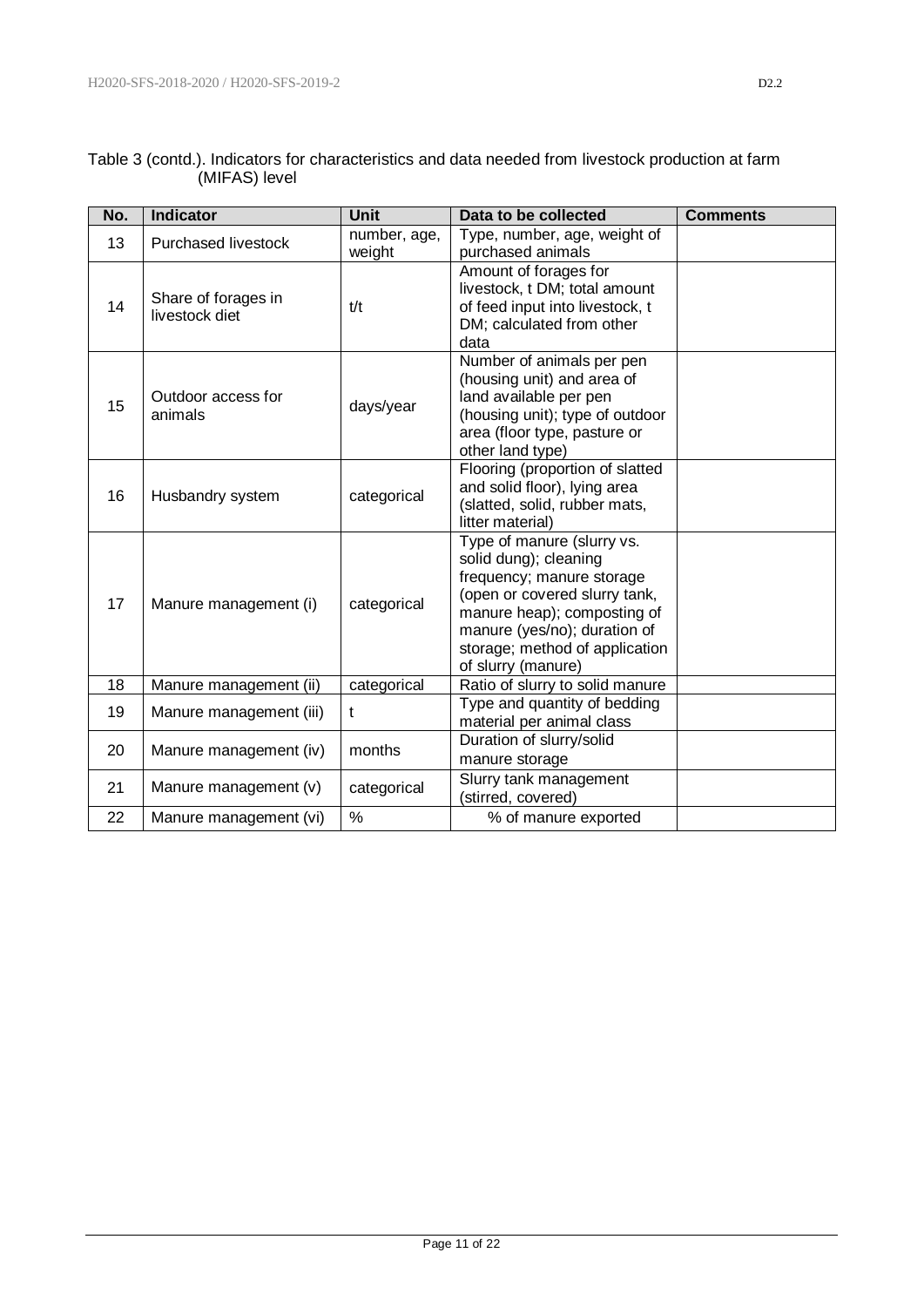## <span id="page-11-0"></span>**2.4 Environmental impact indicators**

Table 4 contains a list of suggested indicators for environmental impacts of MIFAS and the data these are based on.

| No.            | <b>Indicator</b>                                                                         | Unit  | Data to be collected                                                                                                                                                                                                                                    | <b>Comments</b>                                                                                |
|----------------|------------------------------------------------------------------------------------------|-------|---------------------------------------------------------------------------------------------------------------------------------------------------------------------------------------------------------------------------------------------------------|------------------------------------------------------------------------------------------------|
| 1              | N- balance total farm,<br>herd and field level                                           | kg/ha | N input, t; N output, t; UAA,<br>ha; herd size; calculated from<br>data collected in 2.2 (Crop<br>indicators) and 2.3 (Livestock<br>indicators)                                                                                                         |                                                                                                |
| $\overline{2}$ | P- balance total farm,<br>herd and field level                                           | kg/ha | P input, t; P output, t; UAA,<br>ha; herd size; calculated from<br>data collected in 2.2 (Crop<br>indicators) and 2.3 (Livestock<br>indicators)                                                                                                         |                                                                                                |
| 3              | K- balance total farm,<br>herd and field level                                           | kg/ha | K input, t; K output, t; UAA,<br>ha; herd size; calculated from<br>data collected in 2.2 (Crop<br>indicators) and 2.3 (Livestock<br>indicators)                                                                                                         |                                                                                                |
| 4              | CH <sub>4</sub> emissions from<br>enteric fermentation per<br>livestock unit             | t/LU  | Diet composition (sufficient for<br>estimation of GE-intake; on<br>annual basis); (number of LU<br>collected under "livestock")                                                                                                                         | Digestibility of diet<br>to be calculated<br>from database if<br>needed for Tier 2<br>approach |
| 5              | CH <sub>4</sub> emissions from<br>enteric fermentation per N<br>output unit of livestock | t/t   | none (calculated from enteric<br>CH <sub>4</sub> above & N-output from<br>livestock indicators)                                                                                                                                                         |                                                                                                |
| 6              | CH <sub>4</sub> emissions from<br>manure management per<br>livestock unit                | t/LU  | type of manure system; length<br>of storage (months), diet<br>composition for the period of<br>housing (sufficient for<br>estimation of organic matter<br>digestibility or NE/GE and<br>volatile solids); (number of LU<br>collected under "livestock") |                                                                                                |
| 7              | CH <sub>4</sub> emissions from<br>manure management per<br>N output unit of livestock    | t/t   | none (calculated from CH <sub>4</sub><br>from manure management<br>above & N-output from<br>livestock indicators)                                                                                                                                       |                                                                                                |
| 8              | N <sub>2</sub> O emissions per<br>livestock unit                                         | t/LU  | Diet composition (sufficient for<br>estimation of N-intake vs. N in<br>products); (number of LU<br>collected under "livestock")                                                                                                                         | N-digestibility to be<br>calculated from<br>database for<br>estimation of N-<br>excretion      |

Table 4. Indicators for environmental impacts and data needed at farm (MIFAS) level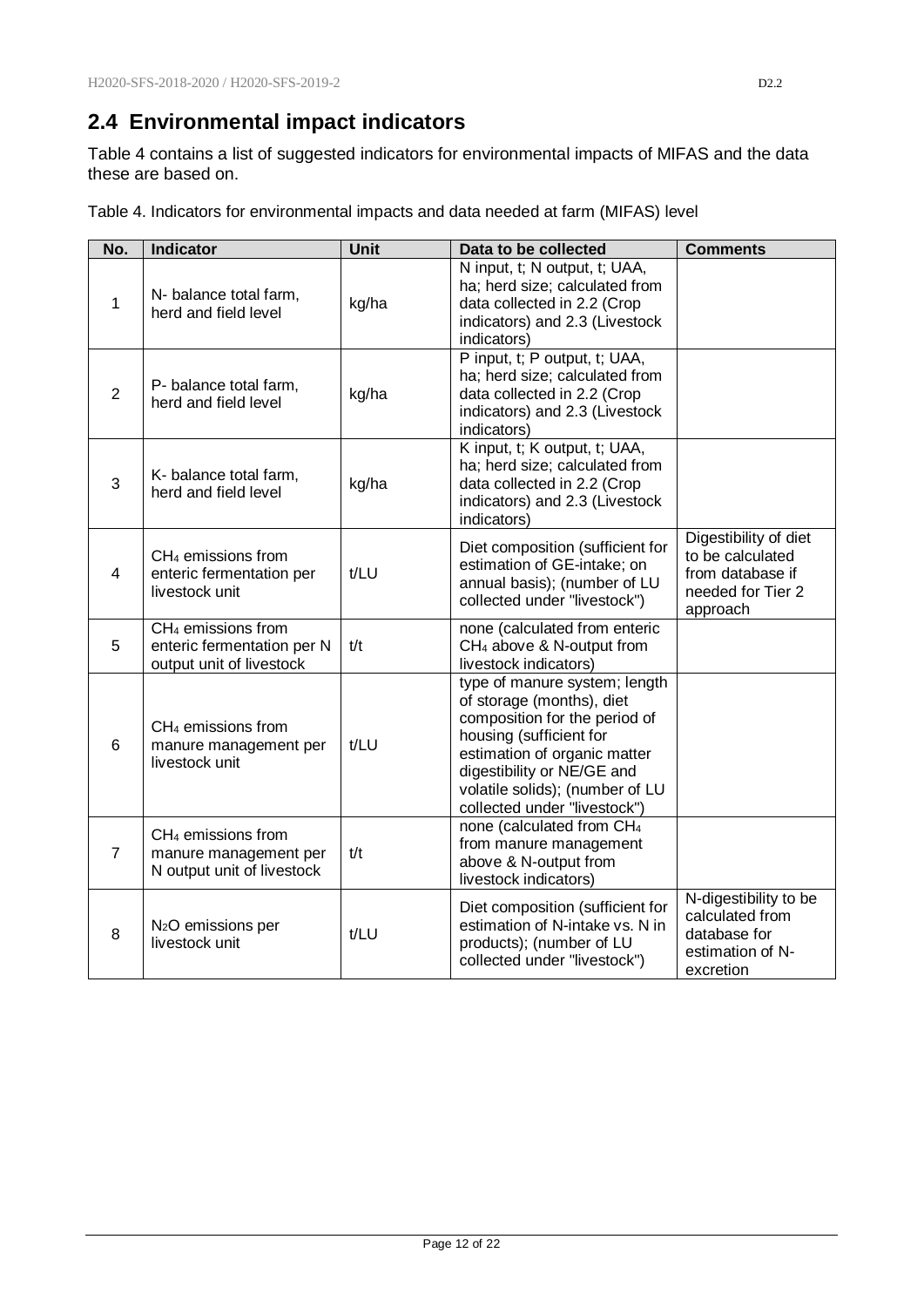|  | Table 4 (contd.). Indicators for environmental impacts and data needed at farm (MIFAS) level |  |
|--|----------------------------------------------------------------------------------------------|--|
|  |                                                                                              |  |

| No. | <b>Indicator</b>                                             | Unit             | Data to be collected                                                                                                                                                                                                                                                                          | <b>Comments</b>                                                                                                  |
|-----|--------------------------------------------------------------|------------------|-----------------------------------------------------------------------------------------------------------------------------------------------------------------------------------------------------------------------------------------------------------------------------------------------|------------------------------------------------------------------------------------------------------------------|
| 9   | N <sub>2</sub> O emissions per N<br>output unit of livestock | t/t              | none (calculated from other<br>data)                                                                                                                                                                                                                                                          | specified N <sub>2</sub> O<br>output per unit of<br>crop production will<br>be calculated from<br>collected data |
| 10  | $NH3$ emissions per<br>livestock unit                        | t/LU             | none; (manure system and<br>diet composition from above;<br>Tier 2 EMEP-guidelines;<br>number of LU collected under<br>"livestock")                                                                                                                                                           |                                                                                                                  |
| 11  | NH <sub>3</sub> emissions per N<br>output unit of livestock  | t/t              | none (calculated from other<br>data)                                                                                                                                                                                                                                                          |                                                                                                                  |
| 12  | Share of area in Natura<br>2000 network                      | ha/ha            | Natura 2000 area, ha; (UAA,<br>ha collected under "crop<br>indicators")                                                                                                                                                                                                                       |                                                                                                                  |
| 13  | Share of area of natural<br>habitat                          | $m^2/m^2$        | Can be collected via GIS data<br>from Google Earth; show<br>farmer Google Earth image<br>and ask him/her to indicate<br>maintained natural habitat                                                                                                                                            |                                                                                                                  |
| 14  | Share of area under agro-<br>environmental measures          | $m^2/m^2$        | UAA, ha (collected under<br>"crop indicators"); area under<br>agro-environmental measures<br>(if known);<br>Otherwise, this can be<br>collected via GIS data from<br>Google Earth; show farmer<br>Google Earth image and ask<br>him/her to indicate area under<br>agro-environmental measures |                                                                                                                  |
| 15  | Length of hedges per<br>area                                 | m/m <sup>2</sup> | Can be collected via GIS data<br>from Google Earth; show<br>farmer Google Earth image<br>and ask him/her to indicate<br>hedges                                                                                                                                                                | Including type of<br>plants forming<br>hedges                                                                    |
| 16  | Number of isolated trees<br>per surface unit                 | n/m <sup>2</sup> | Can be collected via GIS data<br>from Google Earth; show<br>farmer Google Earth image<br>and ask him/her to indicate<br>isolated trees                                                                                                                                                        | Including those<br>recently planted                                                                              |
| 17  | Riparian strips per surface<br>unit                          | m/m <sup>2</sup> | Can be collected via GIS data<br>from Google Earth; show<br>farmer Google Earth image<br>and ask him/her to indicate<br>riparian strips                                                                                                                                                       |                                                                                                                  |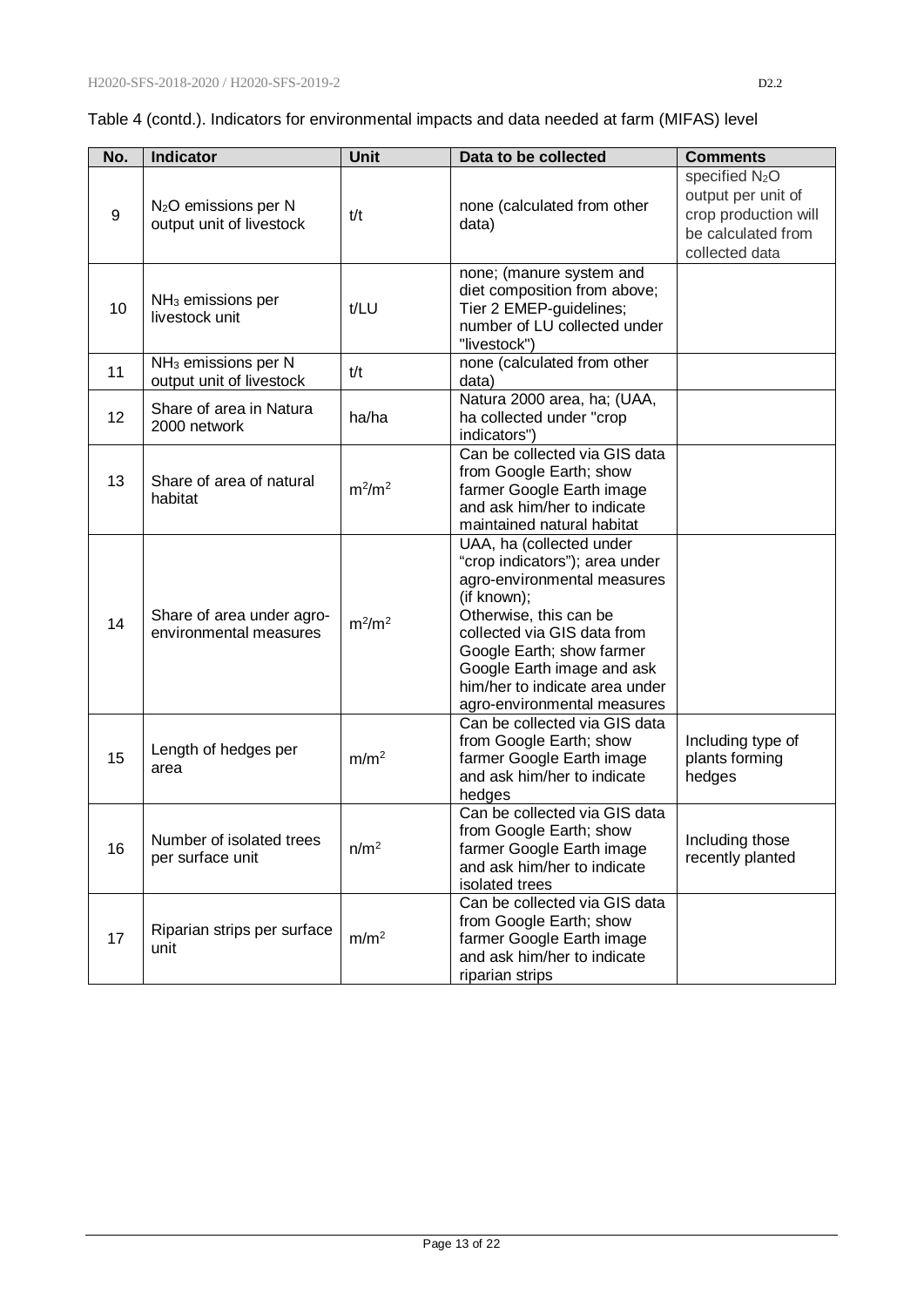### <span id="page-13-0"></span>**2.5 Economic indicators**

Table 5 contains a list of suggested indicators for economic performance of MIFAS and the data these are based on.

| No.            | <b>Indicator</b>                                                            | <b>Unit</b>  | Data to be collected                                                                                                                   | <b>Comments</b>                                                                                                                              |
|----------------|-----------------------------------------------------------------------------|--------------|----------------------------------------------------------------------------------------------------------------------------------------|----------------------------------------------------------------------------------------------------------------------------------------------|
| 1              | Revenue from outputs per<br>expenses for inputs                             | €∕€          | Total revenue for outputs, $\in$<br>total expenses for inputs, $\in$<br>differentiated by crop and<br>livestock                        |                                                                                                                                              |
| $\overline{2}$ | Gross income per<br>workforce unit                                          | €/AWU        | Gross income, € labour,<br>AWU                                                                                                         | $AWU = annual$<br>workforce unit                                                                                                             |
| 3              | Subsidies fraction in total<br>revenue                                      | €∕€          | Subsidies, $\in$ total revenue, $\in$                                                                                                  |                                                                                                                                              |
| $\overline{4}$ | Net income per workforce<br>unit                                            | €/AWU        | Net income, €; labour, AWU                                                                                                             | $AWU = annual$<br>workforce unit                                                                                                             |
| 5              | Revenue per total asset<br>unit                                             | €/€          | Optional: Total revenue for<br>outputs, €; total assets, €                                                                             | If this information<br>appears to be too<br>personal, use<br>estimates from<br>FADN data                                                     |
| 6              | Share of net worth in the<br>total asset                                    | €∕€          | Optional: Net worth, $\in$ total<br>assets, €                                                                                          | If this information<br>appears to be too<br>personal, use<br>estimates from<br><b>FADN</b> data                                              |
| $\overline{7}$ | Cash flow I per family<br>workforce unit                                    | <b>€/AFU</b> | Family labour, AFU;<br>Optional: Cash flow, €;                                                                                         | $AFU =$ annual family<br>workforce unit;<br>If information on<br>cash flow appears<br>to be too personal,<br>use estimates from<br>FADN data |
| 8              | Gross margin per ha<br>(arable) or per LU, head<br>or forage ha (livestock) | €/ha; €/LU   | none; (calculated from total<br>revenues & total expenses<br>above; UAA collected under<br>"crops"; LU collected under<br>"livestock") | The income/costs<br>need to be<br>differentiated at the<br>crop/livestock<br>enterprise level to<br>calculate the<br>enterprise GMs.         |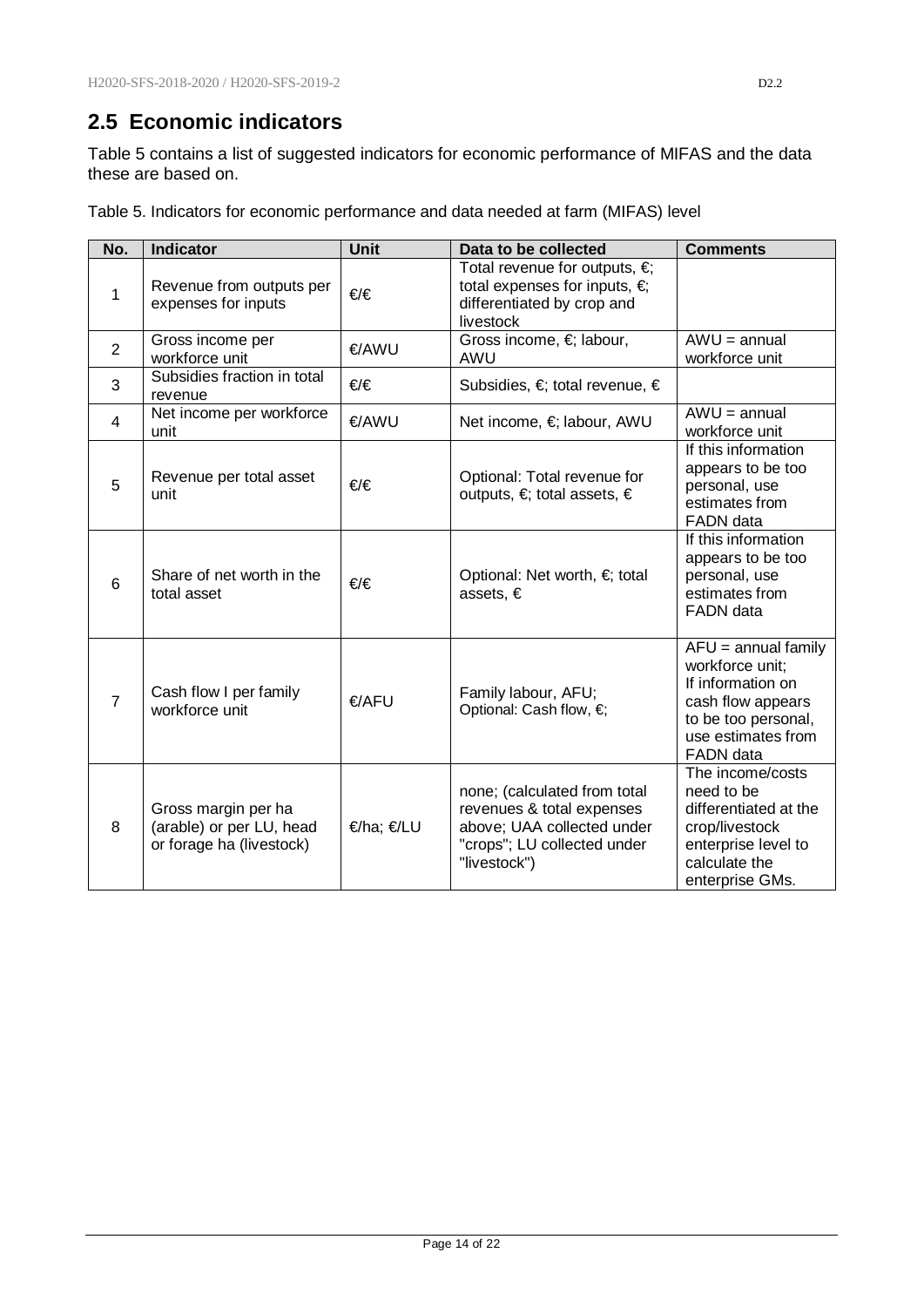### <span id="page-14-0"></span>**2.6 Social indicators**

Table 6 contains a list of suggested social indicators for MIFAS and the data these are based on.

Table 6. Indicators for social aspects and data needed at farm (MIFAS) level

| No.            | <b>Indicator</b>                                                               | Unit                      | Data to be collected                                                                                                                     | <b>Comments</b>                                                                                                                                  |
|----------------|--------------------------------------------------------------------------------|---------------------------|------------------------------------------------------------------------------------------------------------------------------------------|--------------------------------------------------------------------------------------------------------------------------------------------------|
| 1              | UAA per workforce unit                                                         | ha/AWU                    | None; calculated from other<br>data; UAA collected under<br>2.2, Crop indicators; AWU<br>collected under 2.5, Economic<br>indicators     | All family labour<br>(e.g. spouse and<br>children) shall be<br>included here.                                                                    |
| $\overline{2}$ | Livestock units per<br>workforce unit                                          | LU/AWU                    | None; calculated from other<br>data; LU collected under 2.3,<br>Livestock indicators; AWU<br>collected under 2.5, Economic<br>indicators |                                                                                                                                                  |
| 3              | Hired workforce per total<br>workforce                                         | hired<br>AWU/total<br>AWU | None; calculated from other<br>data; AWU and AFU collected<br>under 2.5, Economic<br>indicators; Hired AWU = AWU<br>- AFU                |                                                                                                                                                  |
| 4              | Number of hours<br>compared to statutory<br>time as perceived by the<br>farmer | categorical               | Stated as full time, part time,<br>or as a percentage of FT e.g.<br>100%.                                                                |                                                                                                                                                  |
| 5              | Free time                                                                      | h/week                    | Number of hours of free time<br>per week                                                                                                 |                                                                                                                                                  |
| 6              | Number of weekends off<br>in a year                                            | n/year                    | Number of work-free<br>weekends per year                                                                                                 |                                                                                                                                                  |
| $\overline{7}$ | Number of days off for<br>holiday in a year                                    | n/year                    | Number of free days (for<br>vacation) per year                                                                                           |                                                                                                                                                  |
| 8              | Workload of the farm as<br>perceived by the farmer                             | Likert scale,<br>$1 - 5$  | Perceived workload, 1= very<br>low, $5 =$ extremely high                                                                                 |                                                                                                                                                  |
| 9              | Exposure to hazardous<br>chemicals                                             | Likert scale,<br>$1 - 5$  | Perceived exposure, 1= very<br>low, $5 =$ extremely high                                                                                 |                                                                                                                                                  |
| 10             | Concern about physical<br>work                                                 | Likert scale,<br>$1 - 5$  | Concern, $1 = \text{very low}, 5 =$<br>extremely high                                                                                    |                                                                                                                                                  |
| 11             | <b>Education indicator</b>                                                     | h/year                    | Time spent in training per<br>year                                                                                                       | Asking this would<br>need to be justified<br>due to GDPR! This<br>might be avoided by<br>asking for number of<br>trainings attended<br>per year. |
| 12             | Employment                                                                     | n                         | Number of permanent and<br>seasonal jobs created on farm<br>due to MIFAS                                                                 |                                                                                                                                                  |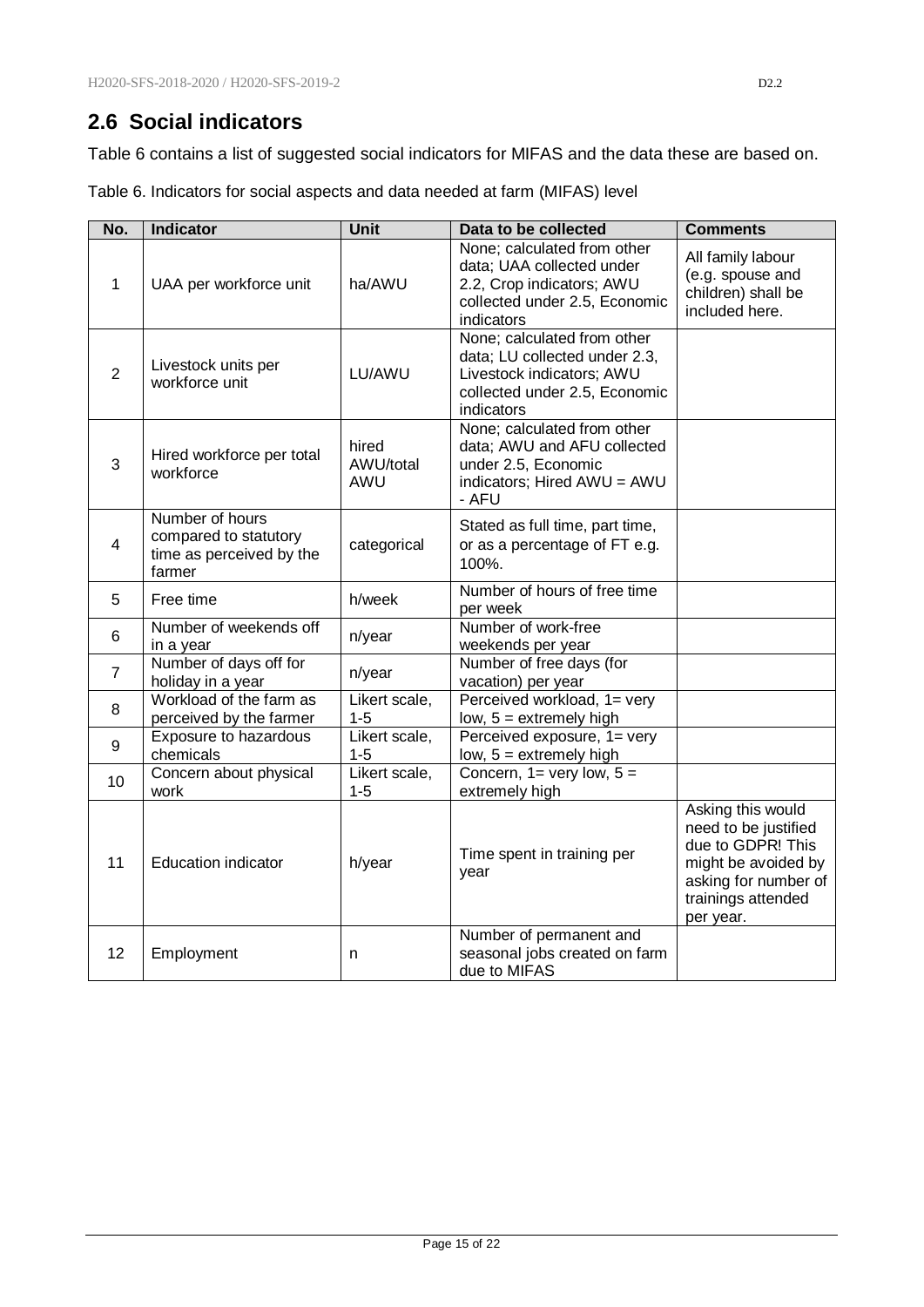| No. | <b>Indicator</b>                                                | <b>Unit</b>                     | Data to be collected                                                                                                                    | <b>Comments</b> |
|-----|-----------------------------------------------------------------|---------------------------------|-----------------------------------------------------------------------------------------------------------------------------------------|-----------------|
| 13  | Working atmosphere                                              | Likert scale,<br>$1 - 5$        | Perceived atmosphere, 1=<br>very poor, $5 =$ extremely good                                                                             |                 |
| 14  | Income as perceived by<br>the farmer                            | Likert scale,<br>$1 - 5$        | Perceived income, 1= very<br>poor, $5 =$ extremely high                                                                                 |                 |
| 15  | Farm performance as<br>perceived by the farmer                  | Likert scale,<br>$1 - 5$        | Perceived performance, 1=<br>very poor, $5 =$ extremely high                                                                            |                 |
| 16  | Collaboration indicator:<br>meetings                            | h/year                          | Time spent in collaboration<br>meetings                                                                                                 |                 |
| 17  | Collaboration indicator:<br>assistance (active)                 | h/year                          | Time spent in helping others                                                                                                            |                 |
| 18  | Collaboration indicator:<br>assistance (receiving)              | h/year                          | Time others help you                                                                                                                    |                 |
| 19  | Collaboration indicator:<br>administration                      | h/year                          | Time spent in collaboration<br>administration                                                                                           |                 |
| 20  | Economic viability in 10<br>years as perceived by the<br>farmer | yes/no                          | Expectation whether farm will<br>or will not be economically<br>viable in 10 years                                                      |                 |
| 21  | Expectation about farm<br>succession                            | categorical                     |                                                                                                                                         |                 |
| 22  | Overall farmer's<br>satisfaction                                | Likert scale,<br>$1 - 5$        | Overall satisfaction with<br>current situation and situation<br>in the near future, $1 = \text{very}$<br>poor, $5 =$ extremely positive |                 |
| 23  | Income of spouse                                                | % spouse<br>working off<br>farm | Proportion of spouse working<br>off farm in % of a total<br>workforce                                                                   |                 |

|  | Table 6 (contd.). Indicators for social aspects and data needed at farm (MIFAS) level |
|--|---------------------------------------------------------------------------------------|
|  |                                                                                       |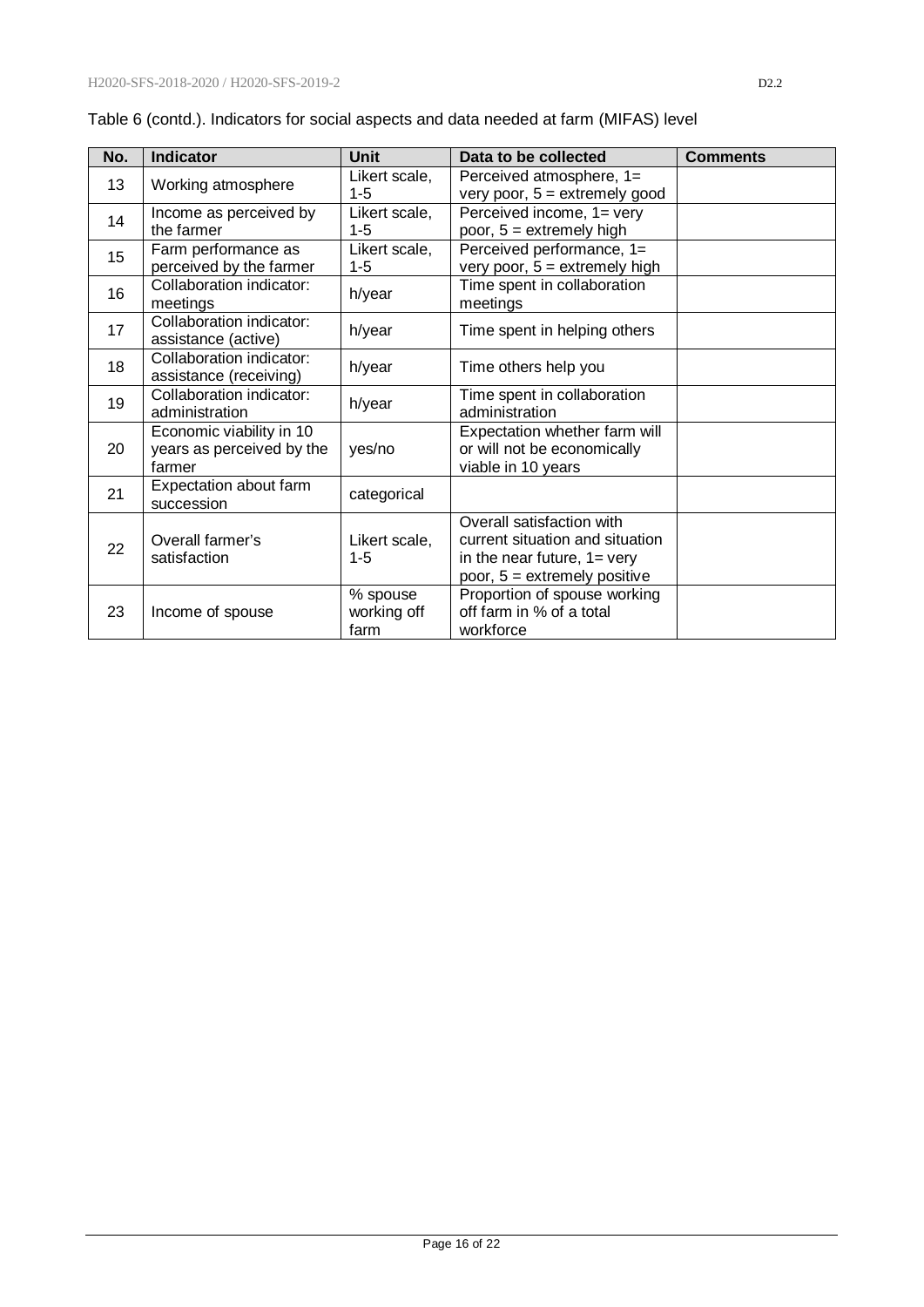## <span id="page-16-0"></span>**2.7 Indicators for position of farmers in value chain**

Table 7 contains a list of suggested indicators which characterise the position of farmers in the value chain(s) and the data these are based on.

|  |  |  |  | Table 7. Indicators for farm position in value chain and data needed at farm (MIFAS) level |
|--|--|--|--|--------------------------------------------------------------------------------------------|
|--|--|--|--|--------------------------------------------------------------------------------------------|

| No.            | <b>Indicator</b>                                                            | Unit                  | Data to be collected                                                                                                                                                     | <b>Comments</b>                                                                                                                                                                                                                                                  |
|----------------|-----------------------------------------------------------------------------|-----------------------|--------------------------------------------------------------------------------------------------------------------------------------------------------------------------|------------------------------------------------------------------------------------------------------------------------------------------------------------------------------------------------------------------------------------------------------------------|
| $\mathbf{1}$   | Power and Dependency<br>Dyadic Relationship, by<br>each farmer per buyer    | Two* Likert<br>scales | perceived buyer dependency,<br>$1 = low, 5 = high;$<br>perceived supplier<br>dependency, $1 = low$ , $5 = high$                                                          | Each farmer gives<br>their perception of<br>their relations with<br>each of their buyers<br>for their products.<br><b>Different</b><br>dependencies<br>determine strengths<br>of negotiation<br>positions, and<br>hence captured<br>value, of specific<br>actors |
| $\overline{2}$ | Number of actors main<br>product(s) is (are) sold to                        | n                     | Number of buyers (actors) the<br>main product(s) is (are) being<br>sold to                                                                                               | Number of buyers<br>separately if several<br>products are sold                                                                                                                                                                                                   |
| 3              | Type of buyer for main<br>product(s)                                        | categorical           | Type of buyer (actor) main<br>product(s) is (are) being sold<br>to                                                                                                       |                                                                                                                                                                                                                                                                  |
| 4              | Number of actors by-<br>product(s) is (are) given<br>away to                | N                     | Number of actors the by-<br>product(s) is (are) given away<br>to                                                                                                         | Number of buyers<br>separately if several<br>by-products                                                                                                                                                                                                         |
| 5              | Type of actor for by-<br>product(s)                                         | categorical           | Type of actor by-product(s) is<br>(are) give away to                                                                                                                     |                                                                                                                                                                                                                                                                  |
| 6              | Type of sale channel for<br>main product(s)                                 | categorical           | Type of sale channel for main<br>product(s) going to main<br>actor(s) (buyer(s))                                                                                         |                                                                                                                                                                                                                                                                  |
| $\overline{7}$ | On-Farm processing for<br>main primary product(s)                           | yes/no                | Is (are) saleable primary<br>product(s) being processed<br>into saleable product(s)?                                                                                     |                                                                                                                                                                                                                                                                  |
| 8              | Value added by<br>processing (only if<br>processing takes place on<br>farm) | €/unit (e.g.<br>kg)   | Value of saleable processed<br>product - value of saleable<br>primary product                                                                                            |                                                                                                                                                                                                                                                                  |
| 9              | Perception of value-added<br>processing                                     | Likert scale          | Do farmers feel that<br>processing improves<br>products' marketability with<br>buyers?                                                                                   |                                                                                                                                                                                                                                                                  |
| 10             | Number of partnerships                                                      | N                     | Number of other non-buyer<br>actors involved in production,<br>processing or marketing (e.g.<br>cooperatives, inter-farmer<br>relations such as input<br>exchange, etc.) | Should be answered<br>for each type of<br>partnership defined<br>by a transaction of a<br>specific matter or<br>land                                                                                                                                             |
| 11             | Type of partner                                                             | categorical           | Type of partners involved in<br>partnership from above                                                                                                                   |                                                                                                                                                                                                                                                                  |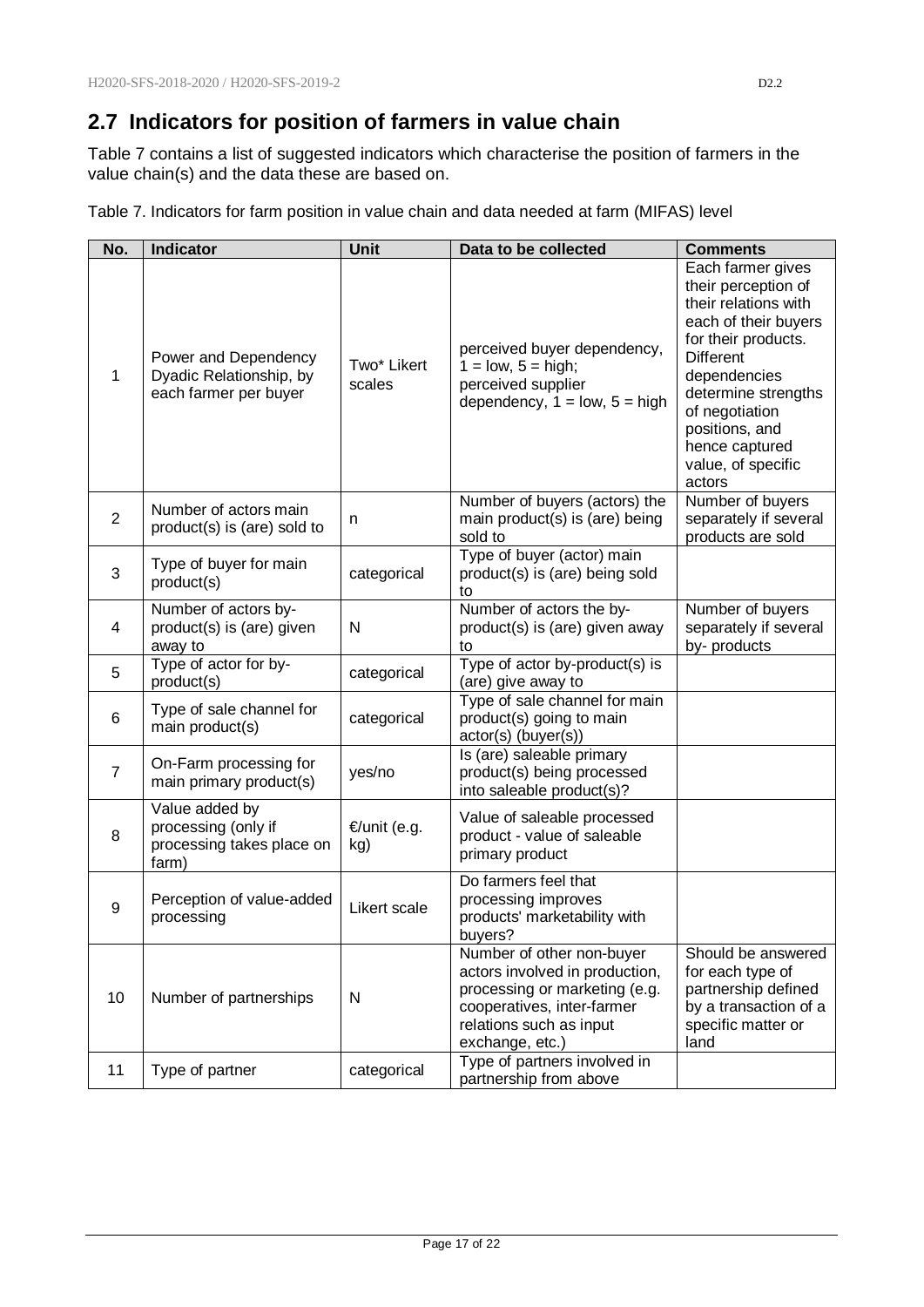| Table 7 (contd.). Indicators for farm position in value chain and data needed at farm (MIFAS) level |  |
|-----------------------------------------------------------------------------------------------------|--|
|-----------------------------------------------------------------------------------------------------|--|

| No. | <b>Indicator</b>                                                                          | Unit        | Data to be collected                                                                                                                                                           | <b>Comments</b>                                                                                                              |
|-----|-------------------------------------------------------------------------------------------|-------------|--------------------------------------------------------------------------------------------------------------------------------------------------------------------------------|------------------------------------------------------------------------------------------------------------------------------|
| 12  | Importance of the<br>partnership for the farmer<br>regarding substitutability             | categorical | Subjective view of the farmer<br>regarding the impact of the<br>substitutability of the<br>partnership from above<br>(1=very substitutable; 4=very<br>difficult to substitute) | What if the<br>partnership stops,<br>how much is it going<br>to change/impact<br>your farming<br>practices/<br>organization? |
| 14  | At farm level: Extra costs<br>due to MiFAS (compared<br>to specialised system)            | $€/$ unit   | Extra costs (fixed, variable) &<br>risks (productions, ) due to<br>being a MIFAS compared to<br>a specialised farm                                                             | If numbers are not<br>possible, qualitative<br>answers also suffice                                                          |
| 15  | At farm level: Reduced<br>costs due to MiFAS<br>(compared to specialised<br>system)       | €/unit      | Reduced costs (fixed,<br>variable) & risks (production,<br>financial, ) due to being a<br>MIFAS compared to a<br>specialised farm                                              | If numbers are not<br>possible, qualitative<br>answers also suffice                                                          |
| 16  | At farm level: Additional<br>revenues due to MiFAS<br>(compared to specialised<br>system) | €/unit      | Additional revenues, such as<br>price premium, due to being a<br>MIFAS compared to a<br>specialised farm                                                                       | If numbers are not<br>possible, qualitative<br>answers also suffice                                                          |
| 17  | At farm level: Revenues<br>forgone due to MiFAS<br>(compared to specialised<br>system)    | €/unit      | Revenues forgone, such as<br>missing a volume bonus, due<br>to being a MIFAS compared<br>to a specialised farm                                                                 | If numbers are not<br>possible, qualitative<br>answers also suffice                                                          |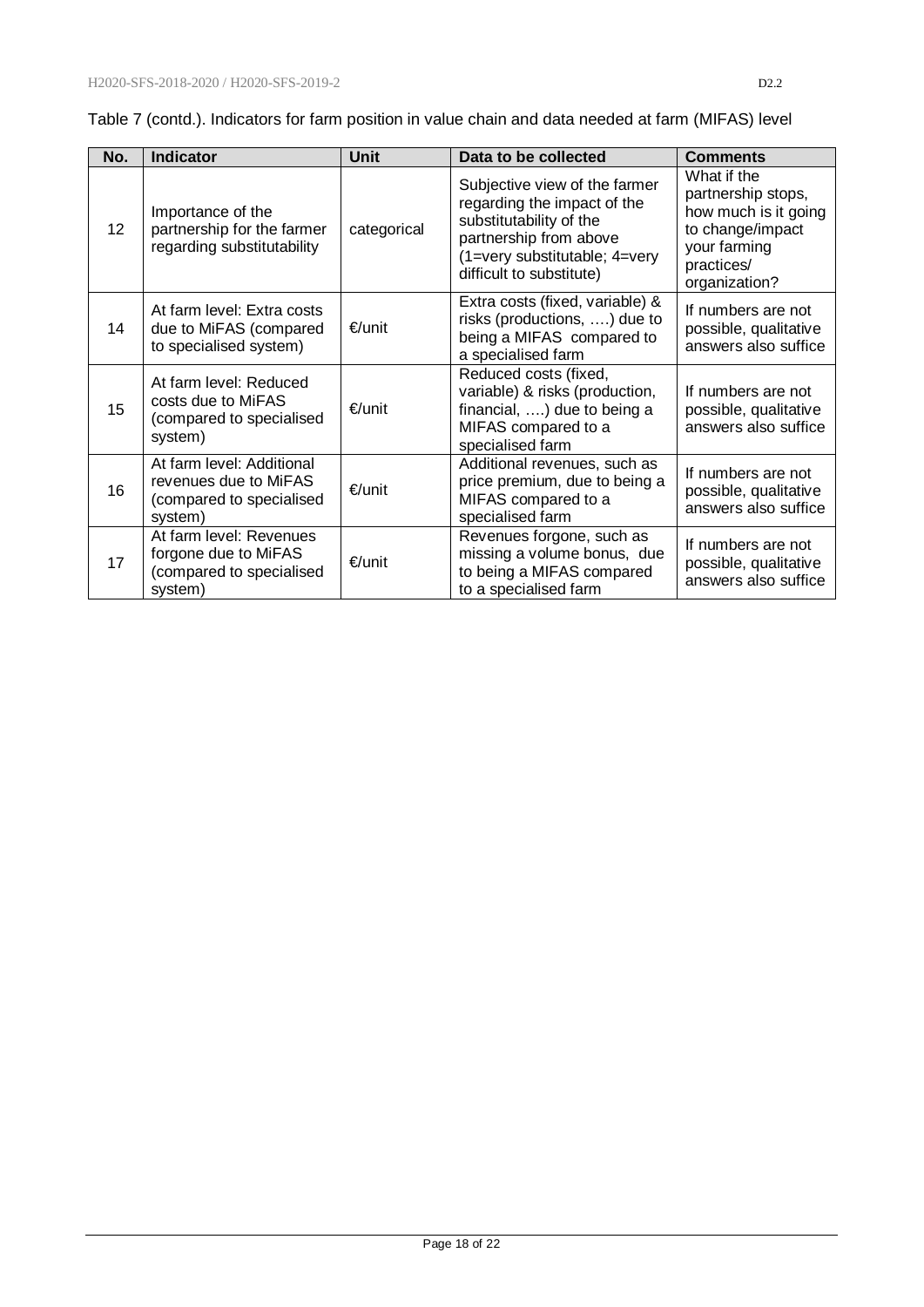## <span id="page-18-0"></span>**2.8 Efficiency indicators**

Table 8 contains a list of suggested indicators for efficiency of MIFAS and the data these are based on.

|  |  | Table 8. Efficiency indicators and data needed at farm (MIFAS) level |  |  |  |  |  |
|--|--|----------------------------------------------------------------------|--|--|--|--|--|
|--|--|----------------------------------------------------------------------|--|--|--|--|--|

| No.            | <b>Indicator</b>                                     | Unit                  | Data to be collected                                                                                                                                                                                                                 | <b>Comments</b> |
|----------------|------------------------------------------------------|-----------------------|--------------------------------------------------------------------------------------------------------------------------------------------------------------------------------------------------------------------------------------|-----------------|
| $\mathbf 1$    | DM-output crops per UAA                              | kg/ha                 | None; calculated from other<br>data; UAA collected under<br>2.2, Crop indicators; AWU<br>collected under 2.5, Economic<br>indicators                                                                                                 |                 |
| $\overline{2}$ | DM-output crops per<br>workforce unit                | kg/AWU                | None; calculated from other<br>data; crop output collected<br>under 2.2, Crop indicators;<br>AWU collected under 2.5,<br>Economic indicators                                                                                         |                 |
| 3              | N-output crops per UAA                               | kg/ha                 | None; calculated from other<br>data collected under 2.2, Crop<br>indicators                                                                                                                                                          |                 |
| 4              | N-output crops per<br>workforce unit                 | kg/AWU                | None; calculated from other<br>data collected under 2.2, Crop<br>indicators and 2.5, Economic<br>indicators                                                                                                                          |                 |
| 5              | N-output livestock per LU                            | kg N/n                | None; calculated from other<br>data collected under 2.3,<br>Livestock indicators                                                                                                                                                     |                 |
| 6              | Total farm N-output per<br>workforce unit            | kg N/AWU              | None; calculated from other<br>data collected under 2.2, Crop<br>indicators, 2.3, Livestock<br>indicators and 2.5, Economic<br>indicators                                                                                            |                 |
| $\overline{7}$ | N-output crops to<br>livestock per workforce<br>unit | kg N/AWU              | None; calculated from other<br>data collected under 2.2, Crop<br>indicators, 2.3, Livestock<br>indicators and 2.5, Economic<br>indicators                                                                                            |                 |
| 8              | N-efficiency total farm                              | kg/kg                 | None; calculated from other<br>data collected under 2.2, Crop<br>indicators, and 2.3, Livestock<br>indicators                                                                                                                        |                 |
| 9              | N-efficiency of plant<br>production                  | kg/kg                 | None; calculated from other<br>data collected under 2.2, Crop<br>indicators                                                                                                                                                          |                 |
| 10             | N-efficiency of livestock<br>production              | kg/kg                 | None; calculated from other<br>data collected under 2.3,<br>Livestock indicators                                                                                                                                                     |                 |
| 11             | Thrifty use of non-<br>renewable energy (NRE)        | MJ/€ gross<br>product | None; calculated from other<br>data collected under 2.2, Crop<br>indicators (management<br>processes) and taken from<br>data bases; data collected<br>under 2.4, Environmental<br>impact indicators, and 2.5,<br>Economic indicators |                 |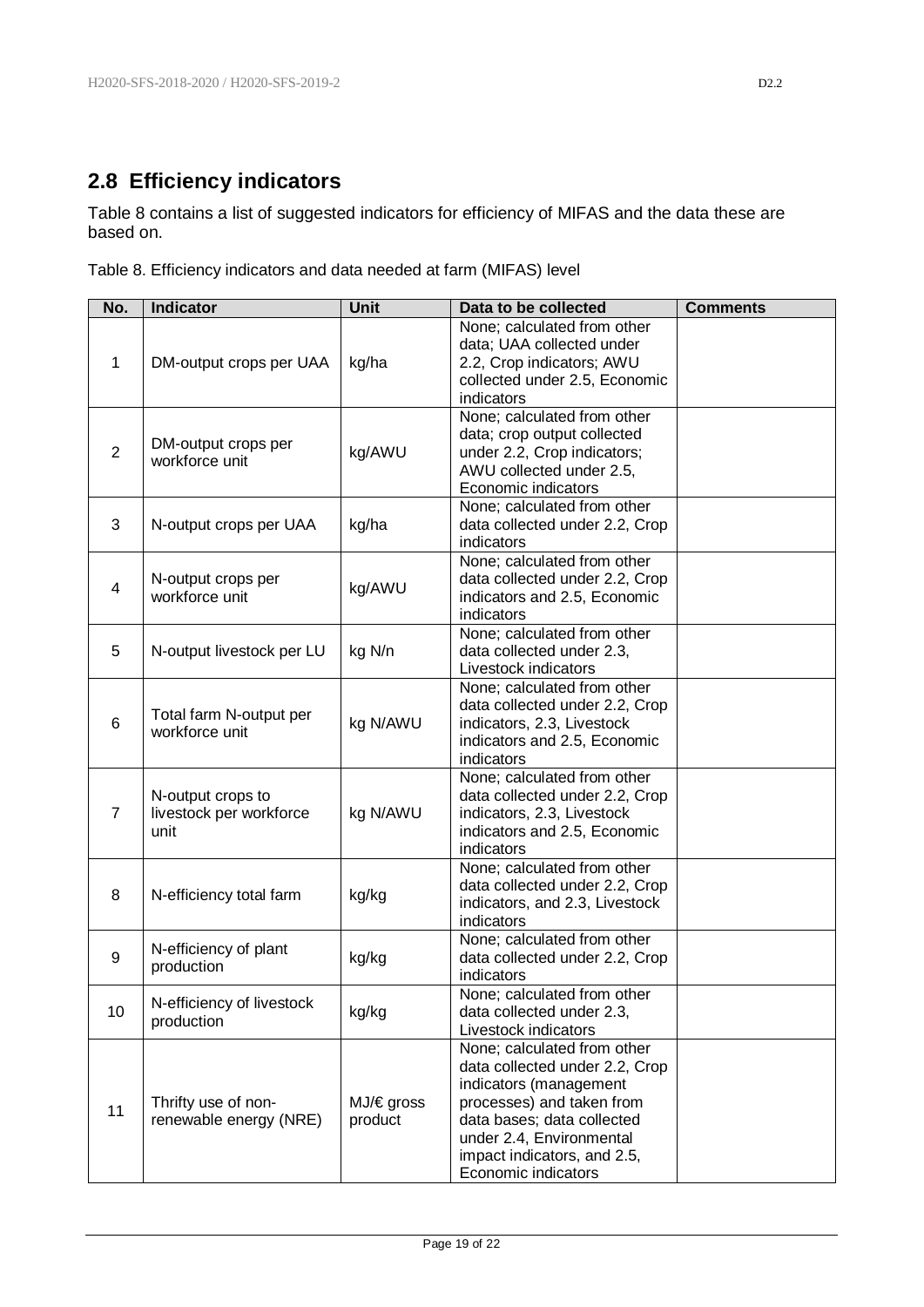|     |                                        | <b>Unit</b>                                  |                                                                                                                                                                                                                                      |                                                                                                                                                       |
|-----|----------------------------------------|----------------------------------------------|--------------------------------------------------------------------------------------------------------------------------------------------------------------------------------------------------------------------------------------|-------------------------------------------------------------------------------------------------------------------------------------------------------|
| No. | <b>Indicator</b>                       |                                              | Data to be collected                                                                                                                                                                                                                 | <b>Comments</b>                                                                                                                                       |
| 12  | Productivity of NRE inputs             | MJ from<br>outputs / MJ<br><b>NRE</b> inputs | None; calculated from other<br>data collected under 2.2, Crop<br>indicators (management<br>processes) and taken from<br>data bases; data collected<br>under 2.4, Environmental<br>impact indicators, and 2.5,<br>Economic indicators |                                                                                                                                                       |
| 13  | Economic efficiency<br>(profitability) | € outputs / $∈$<br>inputs                    | None; calculated from other<br>data collected under 2.2, Crop<br>indicators, 2.3, Livestock<br>indicators, and 2.5, Economic<br>indicators                                                                                           |                                                                                                                                                       |
| 14  | Total factor productivity              | €/€                                          | None; calculated from other<br>data collected under 2.2, Crop<br>indicators, 2.3, Livestock<br>indicators, and 2.5, Economic<br>indicators                                                                                           |                                                                                                                                                       |
| 15  | <b>Technical efficiency</b>            | dimension-<br>less                           | None; calculated from other<br>data collected under 2.2, Crop<br>indicators, and 2.3, Livestock<br>indicators                                                                                                                        | From collected data<br>production function<br>will be computed,<br>comparing actual<br>and maximum<br>production, actual<br>and minimum input<br>use. |
| 16  | Economic efficiency                    | dimension-<br>less                           | None; calculated from other<br>data collected under 2.2, Crop<br>indicators, 2.3, Livestock<br>indicators, and 2.5, Economic<br>indicators                                                                                           | From collected data<br>production function<br>will be computed,<br>comparing actual<br>and maximum<br>revenues, actual<br>and minimum costs.          |

Table 8 (contd.). Efficiency indicators and data needed at farm (MIFAS) level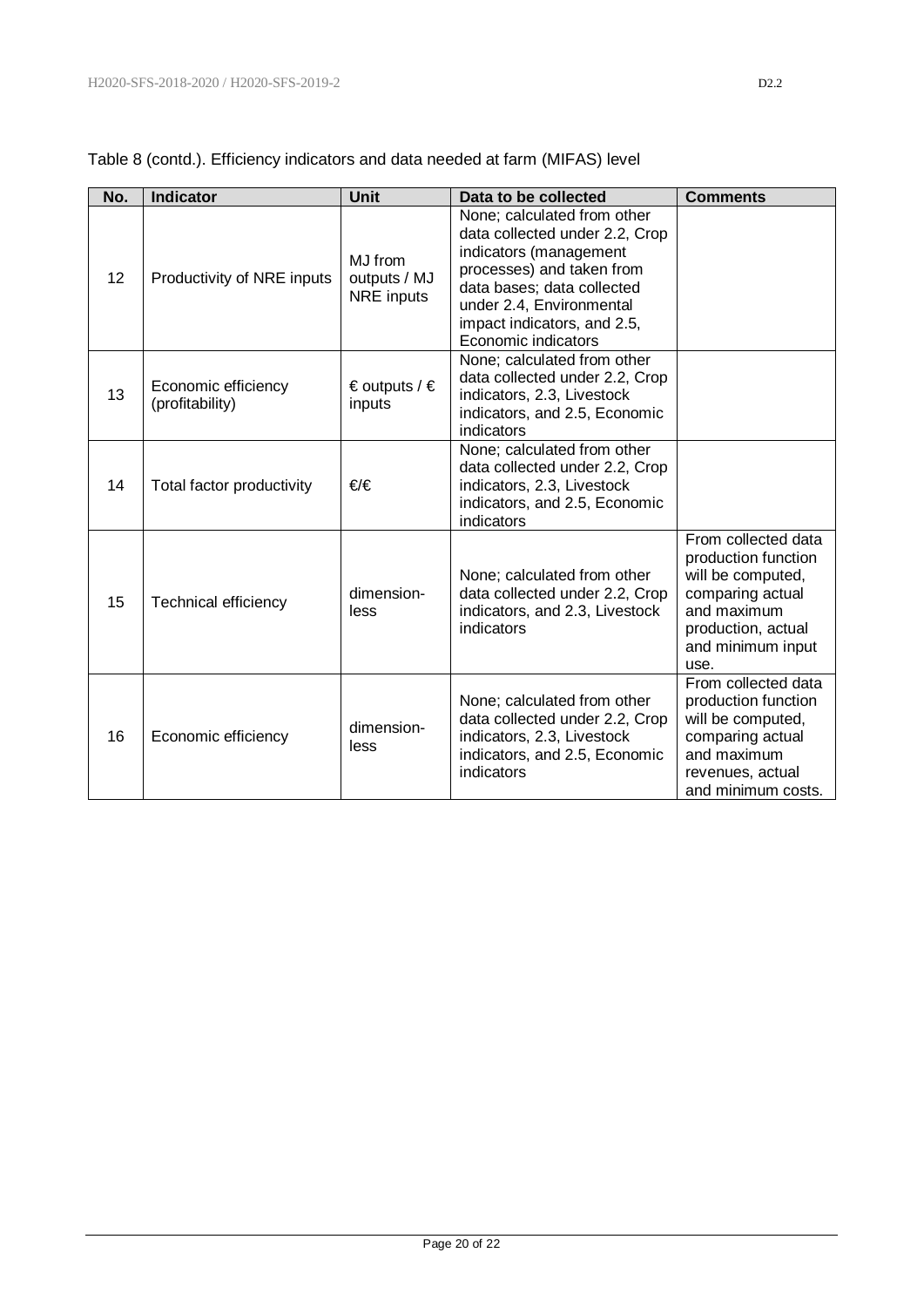### <span id="page-20-0"></span>**2.9 Resilience indicators**

 $\overline{1}$ 

Table 9 contains a list of suggested indicators for resilience of MIFAS and the data these are based on.

| No.            | <b>Indicator</b>     | Unit                                     | Data to be collected <sup>1</sup>                                                                              | <b>Comments</b> |
|----------------|----------------------|------------------------------------------|----------------------------------------------------------------------------------------------------------------|-----------------|
| 1              | Robustness (1)       | Scale 1 - 7 &<br>"Why so?" <sup>2</sup>  | Perceived capacity of farm to<br>return to current profitability<br>after serious challenges                   |                 |
| $\overline{2}$ | Robustness (2)       | Scale 1 - 7 &<br>" Why so?" <sup>2</sup> | Perceived personal capacity<br>of managing the farm to allow<br>quick recovery from shocks                     |                 |
| 3              | Robustness (3)       | Scale 1 - 7 &<br>" Why so?" $2$          | Perceived easiness to<br>personally get back to normal<br>after a setback                                      |                 |
| 4              | Robustness (4)       | Scale 1 - 7 &<br>" Why so?" <sup>2</sup> | Perceived sufficiency of<br>options to deal with severe<br>shocks on the farm                                  |                 |
| 5              | Adaptability (1)     | Scale 1 - 7 &<br>" Why so?" <sup>2</sup> | Perceived capacity of farm to<br>adopt new activities, varieties,<br>technologies in response to<br>challenges |                 |
| 6              | Adaptability (2)     | Scale 1 - 7 &<br>" Why so?" <sup>2</sup> | Perceived personal capacity<br>of adaptation to challenging<br>situations                                      |                 |
| $\overline{7}$ | Adaptability (3)     | Scale 1 - 7 &<br>" Why so?" <sup>2</sup> | Perceived ability to personally<br>adapt in times of change                                                    |                 |
| 8              | Adaptability (4)     | Scale 1 - 7 &<br>" Why so?" <sup>2</sup> | Perceived inflexibility of farm,<br>i.e., lack of adjustment if<br>dealing with a changing<br>environment      |                 |
| 9              | Transformability (1) | Scale 1 - 7 &<br>" Why so?" <sup>2</sup> | Perceived personal ability to<br>make decisions that result in<br>transformation                               |                 |
| 10             | Transformability (2) | Scale 1 - 7 &<br>" Why so?" <sup>2</sup> | Perceived difficulty of farm<br>reorganisation in response to<br>drastical change of external<br>circumstances |                 |
| 11             | Transformability (3) | Scale 1 - 7 &<br>" Why so?" <sup>2</sup> | Perceived ability to drastically<br>reorganise the farm in<br>reaction to challenges                           |                 |
| 12             | Transformability (4) | Scale 1 - 7 &<br>" Why so?" $2$          | Perceived ability to make<br>major transformative changes<br>if needed                                         |                 |

Table 9. Resilience indicators and data needed at farm (MIFAS) level

<sup>1</sup>Based on: Slijper, T., Y. de Mey, P.M. Poortvliet, M.P.M. Meuwissen, 2020. From risk behaviour to perceived farm resilience: a Dutch case study. Ecology and Society 25(4):10. 2Open question.